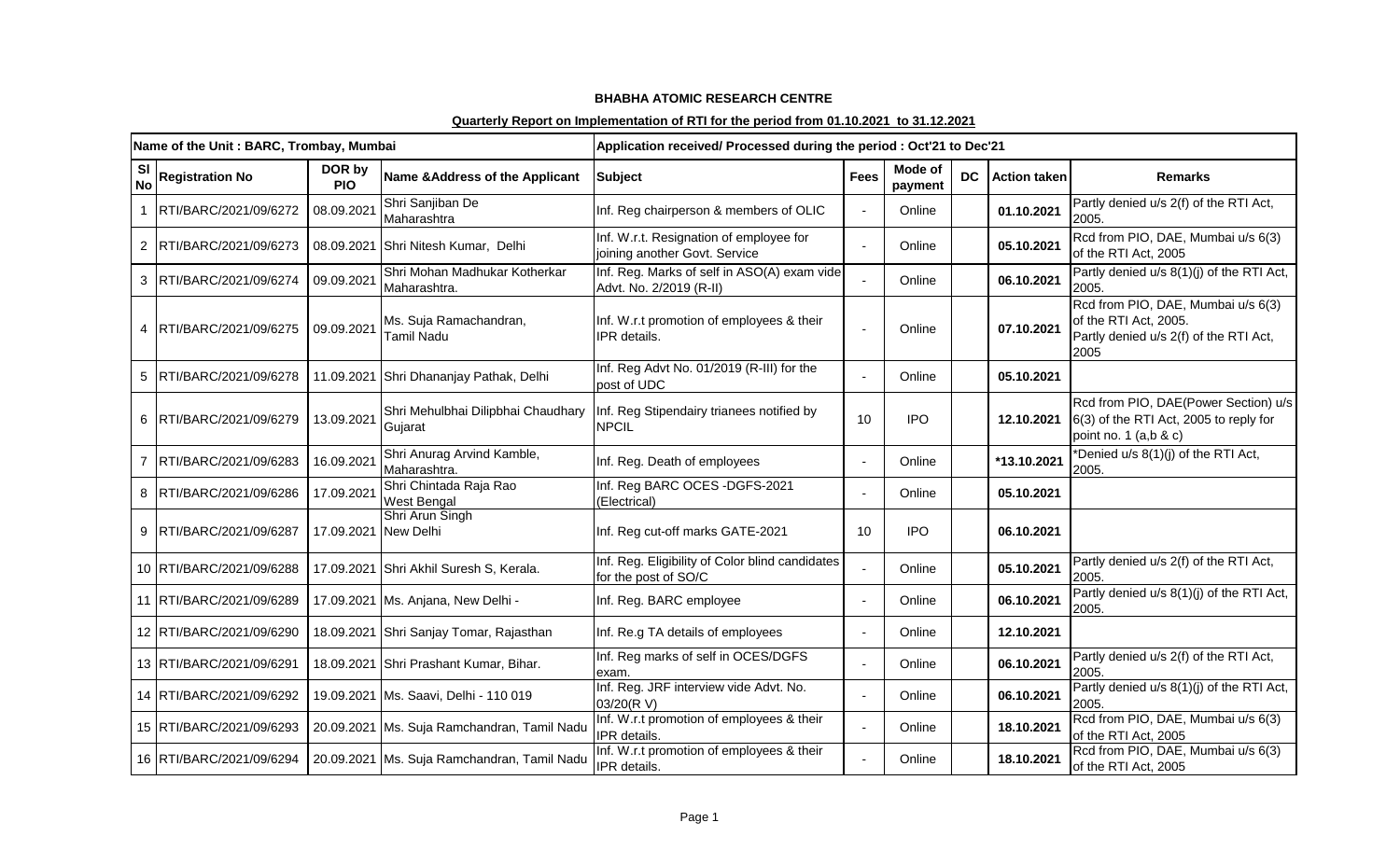|                        | Name of the Unit: BARC, Trombay, Mumbai |                      |                                               | Application received/ Processed during the period : Oct'21 to Dec'21  |                 |                    |     |                     |                                                                                         |  |
|------------------------|-----------------------------------------|----------------------|-----------------------------------------------|-----------------------------------------------------------------------|-----------------|--------------------|-----|---------------------|-----------------------------------------------------------------------------------------|--|
| <b>SI</b><br><b>No</b> | <b>Registration No</b>                  | DOR by<br><b>PIO</b> | Name & Address of the Applicant               | <b>Subject</b>                                                        | <b>Fees</b>     | Mode of<br>payment | DC. | <b>Action taken</b> | <b>Remarks</b>                                                                          |  |
|                        | 17 RTI/BARC/2021/09/6295                |                      | 20.09.2021   Ms. Suja Ramchandran, Tamil Nadu | Inf. W.r.t promotion of employees & their<br>IPR details.             |                 | Online             |     | 18.10.2021          | Rcd from PIO, DAE, Mumbai u/s 6(3)<br>of the RTI Act, 2005                              |  |
|                        | 18 RTI/BARC/2021/09/6296                |                      | 20.09.2021 Ms. Suja Ramchandran, Tamil Nadu   | Inf. W.r.t promotion of employees & their<br>IPR details.             |                 | Online             |     | 18.10.2021          | Rcd from PIO, DAE, Mumbai u/s 6(3)<br>of the RTI Act, 2005                              |  |
|                        | 19 RTI/BARC/2021/09/6297                |                      | 22.09.2021 Shri Sidda, Karnataka.             | Inf. Reg. AMC of air conditioner                                      |                 | Online             |     | 21.10.2021          | Partly denied u/s 2(f) of the RTI Act,<br>2005.                                         |  |
|                        | 20 RTI/BARC/2021/09/6298                | 22.09.2021           | Shri Sanjiban De<br>Maharashtra               | Inf. Reg. Qual. Eligibility For JD(OL) of<br><b>Hindi Cell</b>        |                 | Online             |     | 18.10.2021          |                                                                                         |  |
|                        | 21 RTI/BARC/2021/09/6300                |                      | 23.09.2021   Ms. Jyoti Sawant, Maharashtra.   | Inf. Reg. Pregnant employees working in<br>MD as Nurse                |                 | Online             |     | *22.10.2021         | *Denied u/s 2(f) of the RTI Act, 2005                                                   |  |
|                        | 22 RTI/BARC/2021/09/6301                | 24.09.2021           | Mr. Tanaji Genba Dhamal,<br>Maharashtra       | Salary details of BARC employee                                       | 10 <sup>1</sup> | <b>IPO</b>         |     | 18.10.2021          | Partly denied u/s $8(1)(j)$ & 2(f) of the<br><b>RTI Act, 2005</b>                       |  |
|                        | 23 RTI/BARC/2021/09/6302                |                      | 25.09.2021 Shri Pankaj Kumar, Uttar Pradesh   | Promotion norms from SO/C to DS and<br>SA/C for all pay comm. reports |                 | Online             |     | 22.10.2021          | Partly denied u/s 7(9) of the RTI Act,<br>2005                                          |  |
|                        | 24 RTI/BARC/2021/09/6303                |                      | 25.09.2021 Shri Bikram Ghosh, West Bengal.    | Inf. Reg Advt No. 01/2019 (R-III) for the<br>post of UDC              |                 | Online             |     | 12.10.2021          |                                                                                         |  |
|                        | 25 RTI/BARC/2021/09/6304                | 26.09.2021           | Shri Devidutta Pritiranjan Behera,<br>Odisha  | Inf. Re.g OCES/DGFS exam 2020                                         |                 | Online             |     | 25.10.2021          |                                                                                         |  |
|                        | 26 RTI/BARC/2021/09/6305                | 27.09.2021           | Shri Santosh Dubey<br>Madhya Pradesh          | Inf.reg. Cut off for OCES/DGFS exam 2017-<br>2021                     |                 | Online             |     | 18.10.2021          | Rcd from PIO, BARC, Tarapur u/s 6(3)<br>of the RTI Act, 2005                            |  |
|                        | 27 RTI/BARC/2021/09/6307                |                      | 27.09.2021 Ms. Divya Jindal, Delhi.           | Inf. Reg Advt No. 01/2019 (R-III) for the<br>post of UDC              |                 | Online             |     | 25.10.2021          |                                                                                         |  |
|                        | 28 RTI/BARC/2021/09/6308                |                      | 27.09.2021 Mr. Jaisai, Andhra Pradesh         | Inf. Re.g cut off marks OCES/DGFS exam<br>from 2016-2020              |                 | Online             |     | 26.10.2021          |                                                                                         |  |
|                        | 29 RTI/BARC/2021/09/6309                |                      | 27.09.2021 Ms. Madhavi Desai, Maharashtra.    | Copy of APAR of self July'20 to June 21                               |                 | Online             |     | 26.10.2021          |                                                                                         |  |
|                        | 30 RTI/BARC/2021/09/6310                | 28.09.2021           | Shri Niraj Suresh Kumar Patel,<br>Guiarat.    | Inf. Reg Advt No. 01/2019 (R-III) for the<br>post of UDC              |                 | Online             |     | 26.10.2021          | Partly denied u/s 2(f) of the RTI Act,<br>2005.                                         |  |
|                        | 31 RTI/BARC/2021/09/6311                |                      | 28.09.2021 Shri Naresh Chand, Maharashtra.    | Inf. W.r.t. STPT-TO exam                                              |                 | Online             |     | *25.10.2021         | *Denied u/s 8(1)(j) of the RTI Act,<br>2005.                                            |  |
|                        | 32 RTI/BARC/2021/09/6312                |                      | 28.09.2021   Ms. Monika Saini, Uttar Pradesh  | Inf. Reg Advt No. 01/2019 (R-III) for the<br>post of UDC              |                 | Online             |     | 26.10.2021          | Partly denied u/s 2(f) of the RTI Act,<br>2005.                                         |  |
|                        | 33 RTI/BARC/2021/09/6314                | 29.09.2021           | Shri Pankaj Kumar,<br><b>Uttar Pradesh</b>    | Inf. Reg. Additional increments for SO                                |                 | Online             | 20  | 28.10.2021          | Partly denied u/s 8(1)(j) of the RTI Act,<br>2005.<br>DC rcd and doc prov on 18.11.2021 |  |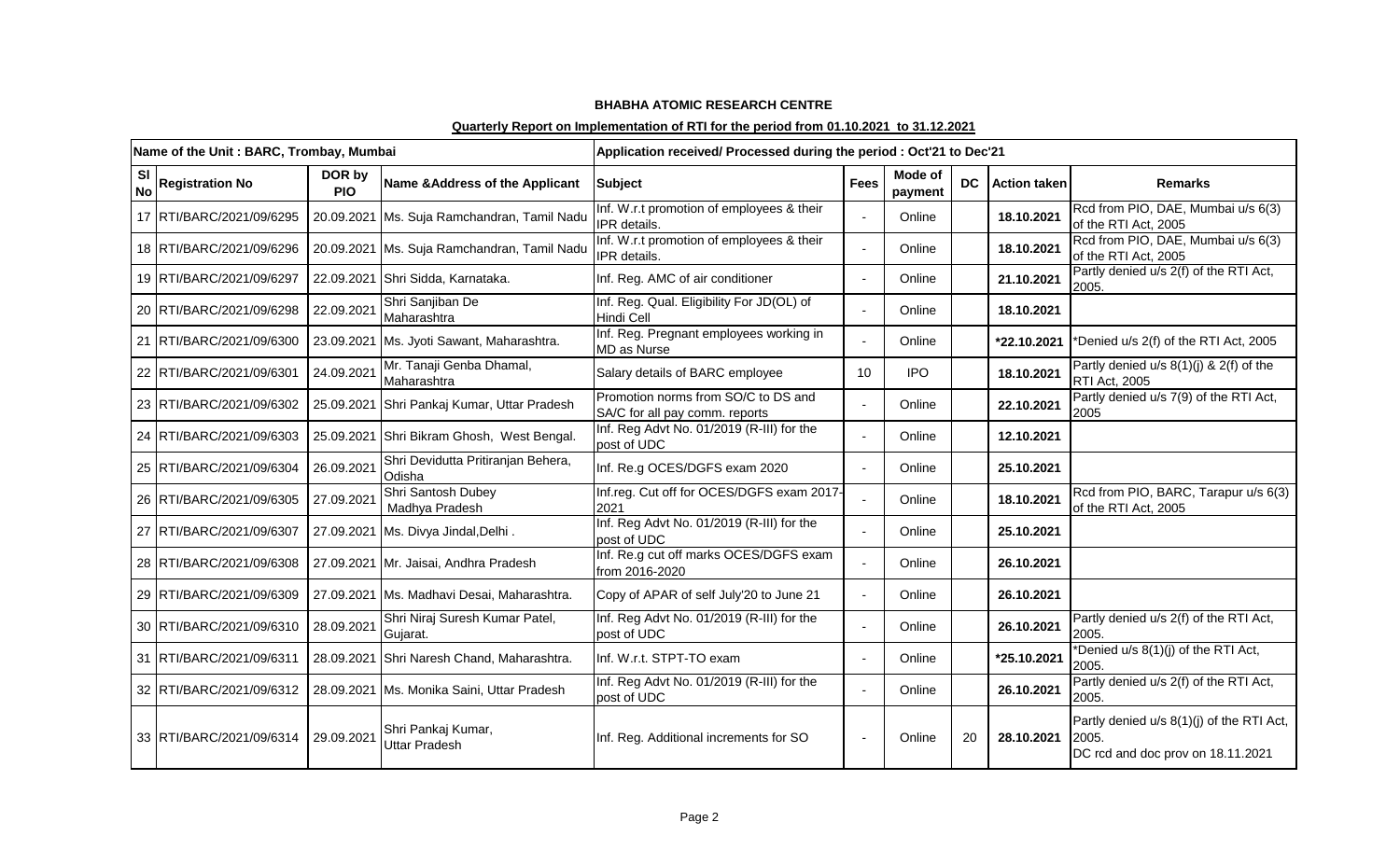|                        | Name of the Unit: BARC, Trombay, Mumbai |                      |                                             | Application received/ Processed during the period : Oct'21 to Dec'21 |             |                    |           |                     |                                                                                                                                        |
|------------------------|-----------------------------------------|----------------------|---------------------------------------------|----------------------------------------------------------------------|-------------|--------------------|-----------|---------------------|----------------------------------------------------------------------------------------------------------------------------------------|
| <b>SI</b><br><b>No</b> | <b>Registration No</b>                  | DOR by<br><b>PIO</b> | Name & Address of the Applicant             | <b>Subject</b>                                                       | <b>Fees</b> | Mode of<br>payment | <b>DC</b> | <b>Action taken</b> | <b>Remarks</b>                                                                                                                         |
|                        | 34 RTI/BARC/2021/09/6315                | 29.09.2021           | Ms. Sangeeta Kujur,<br>Maharashtra.         | Copy of APAR of self July'20 to June 21                              |             | Online             | 14        | 26.10.2021          | DC rcd and doc prov on 27.10.2021                                                                                                      |
|                        | 35 RTI/BARC/2021/09/6316                | 30.09.2021 New Delhi | Shri Lokesh Sharma                          | Inf. Reg answer keys                                                 |             | Online             |           | 26.10.2021          | Partly denied u/s 2(f) of the RTI Act,<br>2005.                                                                                        |
|                        | 36 RTI/BARC/2021/09/6317                | 30.09.2021           | Shri Pankaj Kumar<br><b>Uttar Pradesh</b>   | Inf reg promotion norms                                              |             | Online             |           | 29.10.2021          | Partly denied u/s 2(f) of the RTI Act,<br>2005.                                                                                        |
|                        | 37 RTI/BARC/2021/10/6318                | 01.10.2021           | Smt. Prachi Swapnil Bhase<br>Maharashtra    | Inf. Reg Stipend of Spouse (HBNI student)                            |             | Online             |           | *29.10.2021         | Rcd from PIO, HBNI, BARC u/s 6(3) of<br>the RTI Act, 2005<br>*Denied u/s 8(1)(j) of the RTI Act,<br>2005.                              |
|                        | 38 RTI/BARC/2021/10/6319                | 01.10.2021           | Shri Vikram Singh Meena<br>Rajasthan        | Inf. Reg medical reimbursement                                       |             | Online             |           | 29.10.2021          | Partly denied u/s 8(1)(g) of the RTI Act,<br>2005.                                                                                     |
|                        | 39 RTI/BARC/2021/10/6320                | 01.10.2021           | Ms. Female<br>Delhi                         | Inf. Reg UDC exam                                                    |             | Online             |           | 29.10.2021          | Partly denied u/s 2(f) of the RTI Act,<br>2005.                                                                                        |
|                        | 40 RTI/BARC/2021/10/6321                | 02.10.2021           | Shri Abhishek<br>Haryana                    | Inf. Reg BARC NRB exam                                               |             | Online             |           | **05.10.2021        | **Trfd to PIO, NRB, Mumbai u/s 6(3) of<br>the RTI Act, 2005                                                                            |
|                        | 41   RTI/BARC/2021/10/6322              | 02.10.2021           | Shri Manish Kumar Saini<br>Rajasthan        | Inf. Reg Advt No. 01/2021(R-I) for the post<br>of Staff Nurse/A      |             | <b>BPL</b>         |           | 29.10.2021          | Partly denied u/s 8(1)(d) of the RTI Act,<br>2005.                                                                                     |
|                        | 42 RTI/BARC/2021/10/6323                | 03.10.2021           | Shri Vishal Verma<br>Uttar pradesh          | Inf. Reg Advt No. 01/20 (NRB) electronics                            |             | Online             |           | **05.10.2021        | **Trfd to PIO, NRB, Mumbai u/s 6(3) of<br>the RTI Act, 2005                                                                            |
|                        | 43 RTI/BARC/2021/10/6324                | 04.10.2021           | Y.M Salmani<br><b>Uttar Pradesh</b>         | Inf. Reg Homeopathic medicine                                        | 10          | <b>IPO</b>         |           | 01.11.2021          |                                                                                                                                        |
|                        | 44 RTI/BARC/2021/10/6325                | 05.10.2021           | Shri Piyush Soni<br>Rajasthan               | Inf. Reg Advt No. 01/2020 (NRB)                                      |             | Online             |           | **06.10.2021        | Rcd from PIO, BARC, Tarapur u/s 6(3)<br>of the RTI Act, 2005<br>**Trfd to PIO, NRB, Mumbai under<br>section 6(3) of the RTI Act, 2005. |
|                        | 45 RTI/BARC/2021/10/6326                |                      | 05.10.2021 Ms. Sangeeta Kujur, Maharashtra. | Inf. Reg APAR gradings                                               |             | Online             |           | 02.11.2021          | Partly denied u/s 2(f) of the RTI Act,<br>2005.                                                                                        |
|                        | 46 RTI/BARC/2021/10/6327                | 05.10.2021           | Shri Chandra Prakash Morjal<br>Maharashtra  | Inf. Reg appoitnments of AMA's by DAE                                | $\sim$      | Online             |           | *25.10.2021         | *Denied u/s 2(f) of the RTI Act, 2005.                                                                                                 |
|                        | 47 RTI/BARC/2021/10/6328                | 05.10.2021           | Shri Vikas<br><b>Uttar Pradesh</b>          | Inf. Reg OCES Exam-2021                                              |             | Online             |           | *25.10.2021         | *Denied u/s 2(f) of the RTI Act, 2005.                                                                                                 |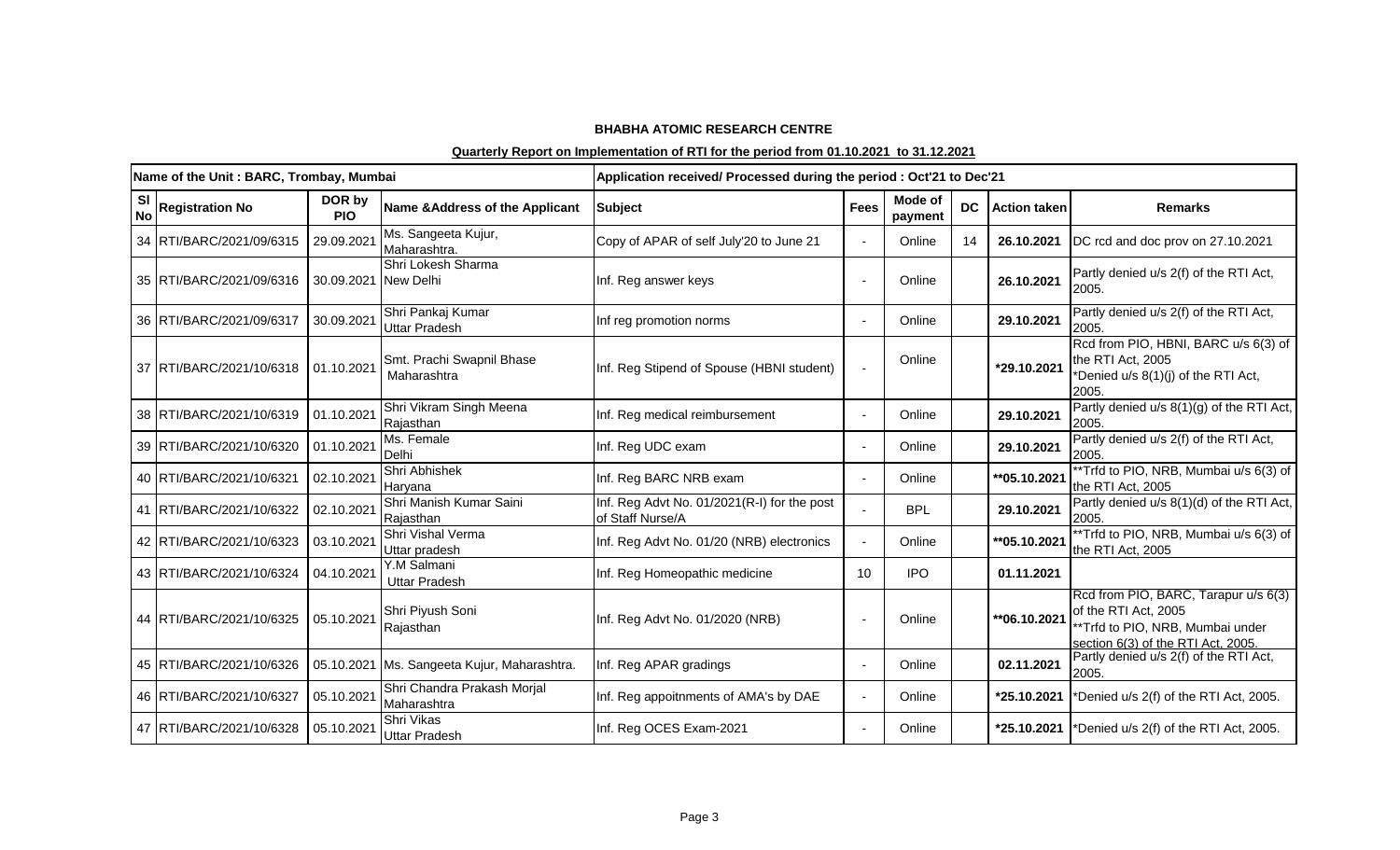|    | Name of the Unit: BARC, Trombay, Mumbai |                      |                                             | Application received/ Processed during the period : Oct'21 to Dec'21                                   |             |                    |           |                     |                                                                                                             |
|----|-----------------------------------------|----------------------|---------------------------------------------|--------------------------------------------------------------------------------------------------------|-------------|--------------------|-----------|---------------------|-------------------------------------------------------------------------------------------------------------|
| SI | No Registration No                      | DOR by<br><b>PIO</b> | Name & Address of the Applicant             | <b>Subject</b>                                                                                         | <b>Fees</b> | Mode of<br>payment | <b>DC</b> | <b>Action taken</b> | <b>Remarks</b>                                                                                              |
|    | 48 RTI/BARC/2021/10/6329                | 06.10.2021           | Shri Manikanta<br>Karnataka                 | Inf. Reg Advt No. 01/2019 (R-II & R-III),<br>Advt No. 2/DPS/2018<br>Advt No. BARC/MYS/01/2018          |             | Online             |           |                     | **Transferred to PIO, DPS, Mumbai<br>** $02.11.2021$ and PIO, RMP, Mysuru u/s 6(3) of the<br>RTI Act, 2005. |
|    | 49 RTI/BARC/2021/10/6330                | 06.10.2021           | Shri Sandeep Arora<br>Maharashtra           | Inf. Reg Research Paper                                                                                |             | Online             |           | **12.10.2021        | **Trfd. To PIO, BARC (Tarapur) u/s<br>6(3) of the RTI Act, 2005.                                            |
|    | 50 RTI/BARC/2021/10/6331                | 07.10.2021           | Shri C.G Vignesh<br><b>Tamil Nadu</b>       | Inf. Reg BARC OCES/DGFS-2020 &<br>vacancies of BARC OCES/DGFS-2021                                     |             | Online             |           | 25.10.2021          |                                                                                                             |
|    | 51 RTI/BARC/2021/10/6332                | 07.10.2021           | Md Danyal Alam<br>New Delhi                 | Inf. Reg NRB exam (Cat-I)-Electrical                                                                   |             | Online             |           | **08.10.2021        | *Trfd. To PIO, NRB, Mumbai u/s 6(3)<br>of the RTI Act, 2005.                                                |
|    | 52 RTI/BARC/2021/10/6333                | 07.10.2021           | Shri Prerit Kataria<br>Rajasthan            | Inf. Reg BARC OCES/DGFS Chemical<br>branch                                                             |             | Online             |           | 01.11.2021          |                                                                                                             |
|    | 53 RTI/BARC/2021/10/6334                | 07.10.2021 Kerala    | Shri Abis Francis                           | Inf. Reg BARC OCES/DGFS-2021-22                                                                        |             | Online             |           | 01.11.2021          |                                                                                                             |
|    | 54 RTI/BARC/2021/10/6335                | 07.10.2021           | Shri Ajay Sagar<br><b>Uttar Pradesh</b>     | Inf. Reg BARC OCES/DGFS-2021-22                                                                        |             | Online             |           | 01.11.2021          |                                                                                                             |
|    | 55 RTI/BARC/2021/10/6336                | 07.10.2021           | Shri Himanshu Pandey<br>Madhya Pradesh      | Inf. Reg BARC OCES/DGFS-2020<br>Electrical discipline                                                  |             | Online             |           | 01.11.2021          |                                                                                                             |
|    | 56 RTI/BARC/2021/10/6337                |                      | 08.10.2021 Shri Vrhamanand Yadav, U.P.      | Inf. Reg. Advt. No. 01/2020 (NRB) for CAT<br>Chemical                                                  |             | Online             |           | **11.10.2021        | **Trfd. To PIO, NRB, Mumbai u/s 6(3)<br>of the RTI Act, 2005.                                               |
|    | 57 RTI/BARC/2021/10/6338                |                      | 08.10.2021 Ms. Cheekati Lavanya, A.P.       | Inf. Reg. Stipendiary Trainee CAT II                                                                   |             | Online             |           | **11.10.2021        | **Trfd. To PIO, NRB, Mumbai u/s 6(3)<br>of the RTI Act, 2005.                                               |
|    | 58 RTI/BARC/2021/10/6339                |                      | 10.10.2021 Shri Sonu Kumar, Haryana         | Inf. Re.g OCES/DGFS-2020 exam<br>interview marks of self and cut off marks in<br>Mechanical discipline |             | Online             |           | 01.11.2021          |                                                                                                             |
|    | 59 RTI/BARC/2021/10/6340                | 11.10.2021           | Shri Sandesh Shivaji Jadhav<br>Maharashtra  | Inf. Reg security personnel (w.r.t point 4, 5,<br>6 & 7)                                               |             | Online             |           | 01.11.2021          | Rcd from PIO, AERB u/s 6(3) of the<br>RTI Act, 2005<br>Partly denied u/s 8(1)(a) of the RTI Act,<br>2005.   |
|    | 60 RTI/BARC/2021/10/6341                | 12.10.2021           | Shri Amit Kumar Patel<br><b>West Bengal</b> | Inf. Reg BARC OCES-2021 (Chemistry)                                                                    |             | Online             |           | 08.11.2021          |                                                                                                             |
|    | 61 RTI/BARC/2021/10/6342                | 12.10.2021           | Shri Rajashri Dipan<br>Jharkhand            | Inf. Reg promotion norms                                                                               |             | Online             |           | 10.11.2021          | Partly denied u/s 2(f) of the RTI Act,<br>2005.                                                             |
|    | 62 RTI/BARC/2021/10/6343                | 12.10.2021           | Shri Abhay Agarwal<br><b>Uttar Pradesh</b>  | Inf. Reg OCES-2021 recruitment                                                                         |             | Online             |           | 02.11.2021          | Partly denied u/s 8(1)(d) of the RTI Act,<br>2005.                                                          |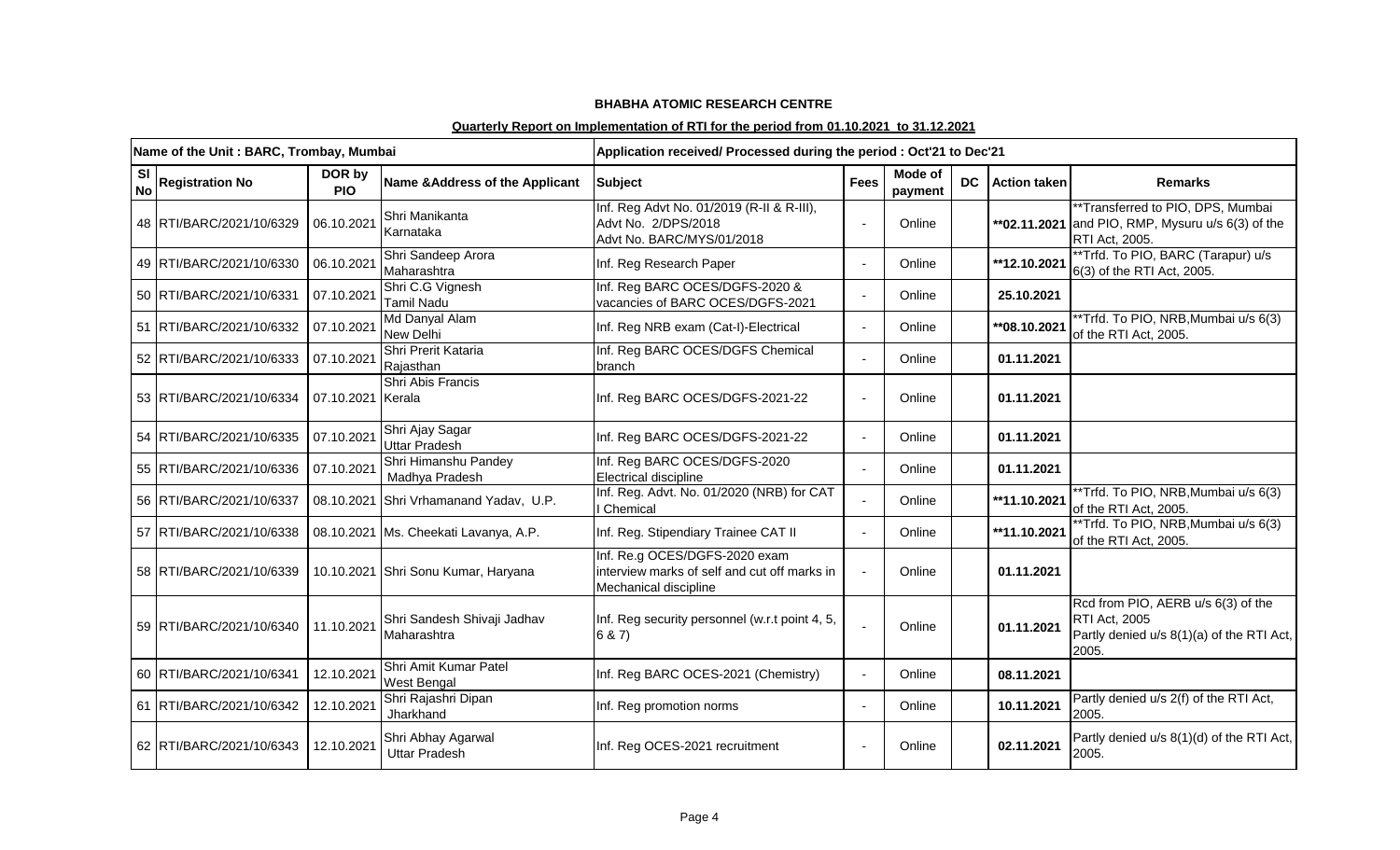|                        | Name of the Unit: BARC, Trombay, Mumbai |                      |                                                  | Application received/ Processed during the period : Oct'21 to Dec'21 |             |                    |           |                     |                                                                                                       |
|------------------------|-----------------------------------------|----------------------|--------------------------------------------------|----------------------------------------------------------------------|-------------|--------------------|-----------|---------------------|-------------------------------------------------------------------------------------------------------|
| <b>SI</b><br><b>No</b> | <b>Registration No</b>                  | DOR by<br><b>PIO</b> | Name & Address of the Applicant                  | Subject                                                              | <b>Fees</b> | Mode of<br>payment | <b>DC</b> | <b>Action taken</b> | <b>Remarks</b>                                                                                        |
|                        | 63 RTI/BARC/2021/10/6344                | 12.10.2021           | Shri Arpit Kumar<br><b>Bihar</b>                 | Inf. Reg Age relaxation of Diploma<br>holder/engineer                |             | Online             |           | 10.11.2021          | Rcd from PIO, DAE u/s 6(3) of the RTI<br>Act. 2005<br>Partly denied u/s 2(f) of the RTI Act,<br>2005. |
|                        | 64 RTI/BARC/2021/10/6345                | 12.10.2021           | Smt. Suchi Tiwari<br>Lucknow                     | Inf. Reg Slary details of Spouse                                     | 10          | <b>IPO</b>         |           | 01.11.2021          | Partly denied u/s 8(1)(j) of the RTI Act,<br>2005.                                                    |
|                        | 65 RTI/BARC/2021/10/6346                | 13.10.2021           | Shri Chandan Kumar Sahu<br>Odisha                | Inf. Reg BARC OCES/DGFS-2021 - marks                                 | $\sim$      | Online             |           | 02.11.2021          |                                                                                                       |
|                        | 66 RTI/BARC/2021/10/6347                | 13.10.2021           | Shri Chandra Prakash Singhania<br>Madhya Pradesh | Inf. Reg Switch over from CPF to pension<br>scheme                   |             | Online             |           | *08.11.2021         | Rcd from PIO, DAE u/s 6(3) of the RTI<br>Act, 2005<br>*Denied u/s 8(1)(j) of the RTI Act,<br>2005.    |
|                        | 67 RTI/BARC/2021/10/6348                | 13.10.2021           | Shri Devendra Kumar<br>Haryana                   | Inf. Reg Advt 01/2020 (Welder)                                       |             | Online             |           | **20.10.2021        | *Trsnf to PIO, NRB u/s 6(3) of the RTI<br>Act, 2005                                                   |
|                        | 68 RTI/BARC/2021/10/6349                | 13.10.2021           | Shri Santu Sinha<br><b>West Bengal</b>           | Inf. Reg OCES/DGFS-21                                                |             | Online             |           | 02.11.2021          |                                                                                                       |
|                        | 69 RTI/BARC/2021/10/6350                | 13.10.2021           | Shri Amit Kumar Yadav<br>Uttar Pradesh           | Inf. Reg Stage-2 exam (Advt 01/2020 NRB<br>Advt)                     |             | Online             |           | **18.10.2021        | **Trnsf to PIO, NRB u/s 6(3) of the RTI<br>Act, 2005.                                                 |
|                        | 70 RTI/BARC/2021/10/6351                | 13.10.2021           | Shri Amit Kumar Yadav<br><b>Uttar Pradesh</b>    | Inf. Reg Stage-2 exam (Advt 01/2020 NRB<br>Advt)                     |             | Online             |           | **18.10.2021        | *Trnsf to PIO, NRB u/s 6(3) of the RTI<br>Act, 2005                                                   |
|                        | 71   RTI/BARC/2021/10/6352              | 14.10.2021           | Shri Satpal Singh<br>Haryana                     | Inf. Reg NRB Advt.                                                   |             | Online             |           | **20.10.2021        | *Trnsf to PIO, NRB u/s 6(3) of the RTI<br>Act, 2005                                                   |
|                        | 72 RTI/BARC/2021/10/6353                | 14.10.2021           | Shri Rahul Thakre<br>Telangana                   | Inf. Reg NRB Advt 01/2020 (NRB)                                      | 10          | <b>IPO</b>         |           | **20.10.2021        | *Trnsf to PIO, NRB u/s 6(3) of the RTI<br>Act, 2005                                                   |
|                        | 73 RTI/BARC/2021/10/6354                | 14.10.2021           | Shri Satish Setty<br>Maharashtra                 | Inf. Reg death details of father Shri<br>Nagaaih Setty               |             | <b>DD</b>          | 78        | 12.11.2021          | Partly denied u/s 2(f) of the RTI Act,<br>2005. DC rcvd & doc prov on<br>01.12.2021                   |
|                        | 74 RTI/BARC/2021/10/6355                | 15.10.2021           | Shri Satish Setty<br>Maharashtra                 | Inf. Reg death details of father Shri<br>Nagaaih Setty               |             | Online             |           | 12.11.2021          | Partly denied u/s 2(f) of the RTI Act,<br>2005. DC rcvd & doc prov on<br>01.12.2021                   |
|                        | 75 RTI/BARC/2021/10/6356                | 15.10.2021           | Shri Sourav Datta<br>West Bengal                 | Inf. Reg UDC exam (Advt.01/2019) R-III                               |             | Online             |           | 02.11.2021          | Partly denied u/s 2(f) of the RTI Act,<br>2005.                                                       |
|                        | 76 RTI/BARC/2021/10/6357                | 15.10.2021           | Shri Maneshwar Dixit<br>Uttar Pradesh            | Inf. Reg BARC-OCES-2021 for score                                    |             | Online             |           | 08.11.2021          |                                                                                                       |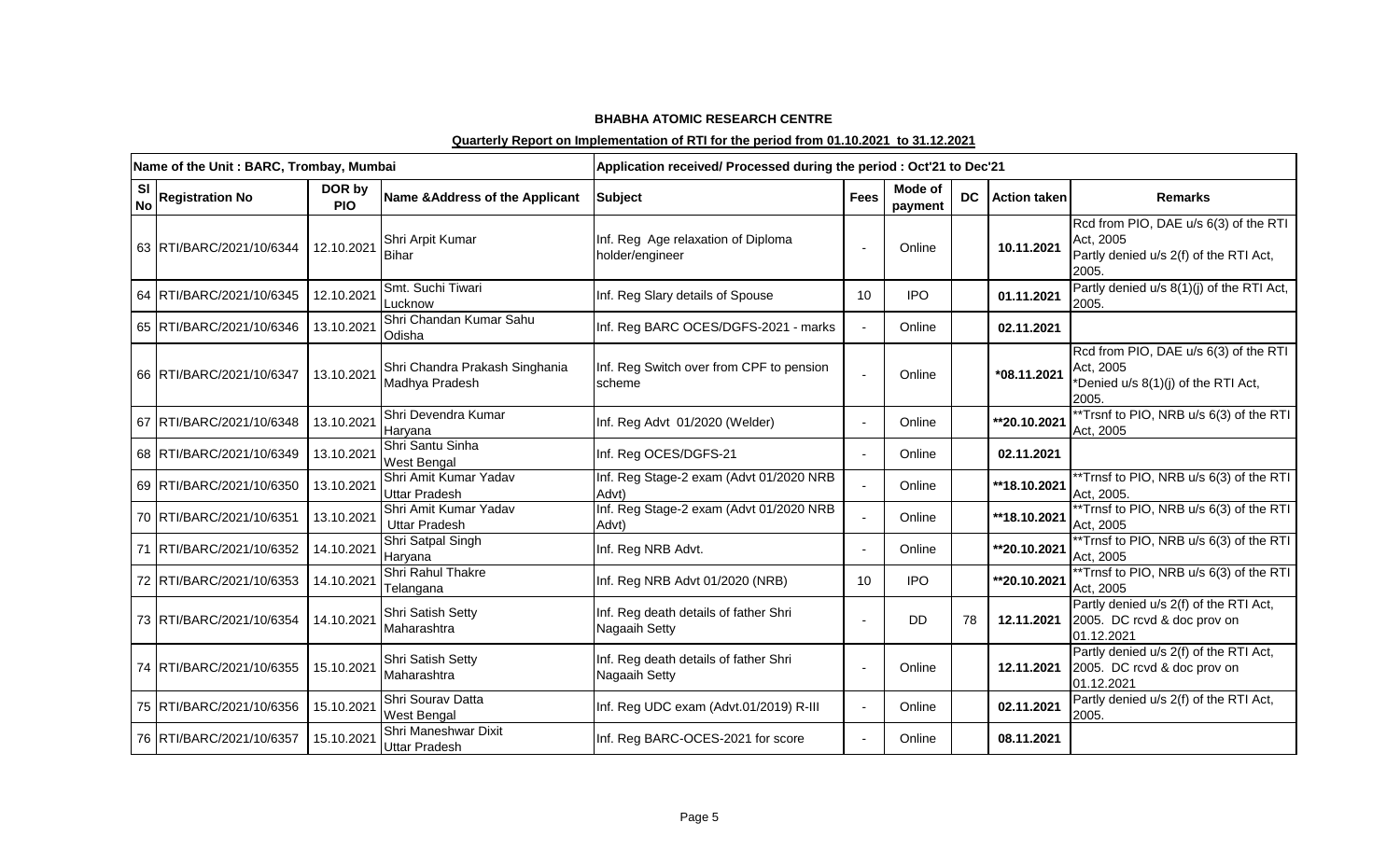|                            | Name of the Unit: BARC, Trombay, Mumbai |                                                  | Application received/ Processed during the period : Oct'21 to Dec'21 |             |                    |           |                     |                                                                                                                                |
|----------------------------|-----------------------------------------|--------------------------------------------------|----------------------------------------------------------------------|-------------|--------------------|-----------|---------------------|--------------------------------------------------------------------------------------------------------------------------------|
| $\vert$ No Registration No | DOR by<br><b>PIO</b>                    | Name & Address of the Applicant                  | <b>Subject</b>                                                       | <b>Fees</b> | Mode of<br>payment | <b>DC</b> | <b>Action taken</b> | <b>Remarks</b>                                                                                                                 |
| 77   RTI/BARC/2021/10/6358 | 17.10.2021                              | Shri Hemraj Meena<br>Maharashtra                 | Inf. Reg payment of dues of self                                     |             | Online             |           | 10.11.2021          |                                                                                                                                |
| 78 RTI/BARC/2021/10/6359   | 17.10.2021                              | Shri Vishnu<br>Rajasthan                         | Inf. Reg EWS certificate (for Security guard<br>rectt)               |             | Online             |           | 02.11.2021          |                                                                                                                                |
| 79 RTI/BARC/2021/10/6360   | 18.10.2021                              | Shri Anil Kumar Singh<br>Uttar pradesh           | Inf. Reg OCES/DGFS-2020 marks cut-off<br>marks                       |             | Online             |           | 08.11.2021          | Rcd from PIO, BARC (Tarapur) u/s 6(3)<br>of the RTI Act, 2005                                                                  |
| 80 RTI/BARC/2021/10/6361   | 18.10.2021                              | Shri Avinash Vasant Sangle<br>Maharashtra        | Inf. Reg NRB Advt (Cat-I) Electrical marks                           |             | Online             |           | **21.10.2021        | Rcd from PIO, BARC (Tarapur) u/s 6(3)<br>of the RTI Act, 2005.<br>**Trnsf to PIO, NRB, Mumbai u/s 6(3)<br>of the RTI Act, 2005 |
| 81 RTI/BARC/2021/10/6362   | 18.10.2021                              | Shri Kommadi Ramanjaneyamma<br>Karnataka         | Inf. Reg CHSS facility to Parents/Parent In-<br>laws                 | 10          | <b>IPO</b>         | 50        | 12.11.2021          | DC rcd and doc prov on 06.12.2021                                                                                              |
| 82 RTI/BARC/2021/10/6363   | 20.10.2021                              | Shri Amit Singh Bhadoria<br><b>Uttar Pradesh</b> | Inf. Reg departmental guest hose                                     |             | Online             |           | 02.11.2021          | Rcd from PIO, DAE u/s 6(3) of the RTI<br>Act, 2005.<br>Partly denied u/s 2(f) of the RTI Act,<br>2005.                         |
| 83 RTI/BARC/2021/10/6364   | 25.10.2021                              | Ms. Odette Rosa Dsilva,<br>Maharashtra.          | Inf. Reg. Land acquisition                                           | 10          | <b>IPO</b>         |           | **28.10.2021        | Rcd from PIO, DAE u/s 6(3) of the RTI<br>Act, 2005.<br>*Trffd. To PIO, NRB, Mumbai u/s 6(3)<br>of the RTI Act, 2005.           |
| 84 RTI/BARC/2021/10/6365   | 25.10.2021                              | Shri Sayee Krishnan N.R<br><b>Tamil Nadu</b>     | Inf. Reg rectt norms for TO                                          |             | Online             |           | 15.11.2021          | Rcd from PIO, DAE u/s 6(3) of the RTI<br>Act, 2005.                                                                            |
| 85 RTI/BARC/2021/10/6366   |                                         | 18.10.2021 Shri Deepak Tiwari, M.P.              | Inf. Re.g Stipendiary trainee Cat II exam in<br><b>BARC NRB</b>      |             | Online             |           | **28.10.2021        | **Trfd. To PIO, NRB, Mumbai u/s 6(3)<br>of the RTI Act, 2005                                                                   |
| 86 RTI/BARC/2021/10/6367   | 20.10.2021                              | Shri Kamal Kanta Patta Joshi,<br>Rourkela        | Inf. Reg UDC exam against Advt.01/2019-R-                            |             | Online             |           | 17.11.2021          |                                                                                                                                |
| 87 RTI/BARC/2021/10/6368   | 20.10.2021                              | Shri Kamal Kanta PattaJoshi,<br>Rourkela         | Inf. Re.g APO exam                                                   |             | Online             |           | **28.10.2021        | *Trnsf to PIO, DAE, Mumbai u/s 6(3)<br>of the RTI Act, 2005                                                                    |
| 88 RTI/BARC/2021/10/6369   |                                         | 21.10.2021 Shri K. Viju, Chandigarh,             | Inf. Reg transfer policies for scientific & TO                       |             | Online             |           | 16.11.2021          |                                                                                                                                |
| 89 RTI/BARC/2021/10/6370   | 21.10.2021                              | Shri Sarath, 21-473G, Nr Peta, Sr<br>Nagar       | Inf. W.r.t. Treatment taken in HBCH&RC,<br>Vishakhapatnam.           |             | Online             |           | **28.10.2021        | *Trnsf to PIO, BARC (Vizag) u/s 6(3)<br>of the RTI Act, 2005                                                                   |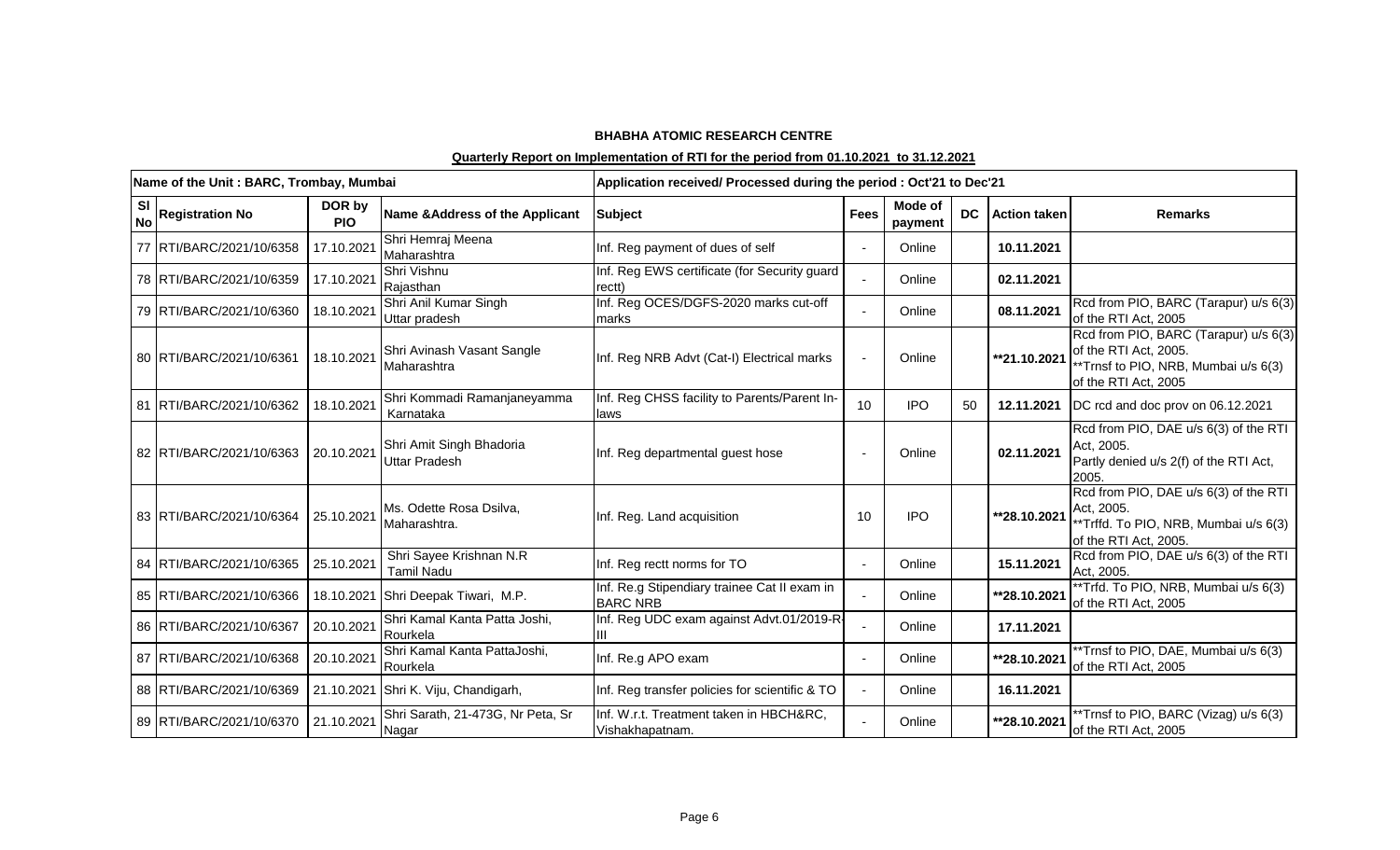|                        | Name of the Unit: BARC, Trombay, Mumbai |                      |                                                                               | Application received/ Processed during the period : Oct'21 to Dec'21              |              |                    |  |                 |                                                                                                               |
|------------------------|-----------------------------------------|----------------------|-------------------------------------------------------------------------------|-----------------------------------------------------------------------------------|--------------|--------------------|--|-----------------|---------------------------------------------------------------------------------------------------------------|
| <b>SI</b><br><b>No</b> | <b>Registration No</b>                  | DOR by<br><b>PIO</b> | Name & Address of the Applicant                                               | Subject                                                                           | <b>Fees</b>  | Mode of<br>payment |  | DC Action taken | <b>Remarks</b>                                                                                                |
|                        | 90 RTI/BARC/2021/10/6371                | 21.10.2021           | Shri Shivam Chaurasia, Uttar<br>Pradesh                                       | Inf. Reg. Advt. No. 3/2021 (R-V) - marks<br>obtained by self, cut off marks, etc. |              | Online             |  | 10.11.2021      |                                                                                                               |
|                        | 91 RTI/BARC/2021/10/6372                | 23.10.2021           | Shri Ritik Pal, Word No. 14, Madhya<br>pradesh                                | Inf. Re.g Stipendiary trainee Cat II exam<br>against Advt. No. 01/2020 (NRB)      |              | Online             |  | **28.10.2021    | **Trfd. To PIO, NRB, Mumbai u/s 6(3)<br>of the RTI Act, 2005                                                  |
|                        | 92 RTI/BARC/2021/10/6373                |                      | 27.10.2021 Shri Radhakrushna Nandi, M.P.                                      | Inf. Re.g Advt. No. 02/2019(R-II) for the<br>post of ASO                          |              | Online             |  | 24.11.2021      |                                                                                                               |
|                        | 93 RTI/BARC/2021/10/6374                |                      | 27.10.2021 Shri G. Manohar, Mysore                                            | Inf. Re.g Advt. No. 02/2019(R-II) for the<br>post of ASO                          |              | Online             |  | 25.11.2021      | Partly denied u/s 2(f) of the RTI Act,<br>2005.                                                               |
|                        | 94 RTI/BARC/2021/10/6375                |                      | 27.10.2021 Shri K Vij, Chandigarh                                             | Inf. Reg transfer policies for scientific & TO                                    | $\mathbf{r}$ | Online             |  | 16.11.2021      | Rcd from PIO, DAE, Mumbai u/s 6(3)<br>of the RTI Act, 2005.                                                   |
|                        | 95 RTI/BARC/2021/10/6376                |                      | 27.10.2021 Shri S. Ghan, Chandigarh                                           | Inf. Reg transfer policies for scientific & TO                                    | $\mathbf{r}$ | Online             |  | 22.11.2021      | Rcd from PIO, DAE, Mumbai u/s 6(3)<br>of the RTI Act, 2005.                                                   |
|                        | 96 RTI/BARC/2021/10/6377                |                      | 27.10.2021 Shri S G, Chandigarh                                               | Inf. Reg transfer policies for scientific & TO                                    | $\sim$       | Online             |  | 22.11.2021      | Rcd from PIO, DAE, Mumbai u/s 6(3)<br>of the RTI Act, 2005.                                                   |
|                        | 97 RTI/BARC/2021/10/6378                |                      | 27.10.2021 Shri S G, Chandigarh.                                              | Inf. Reg transfer policies for scientific & TO                                    | $\sim$       | Online             |  | 22.11.2021      | Rcd from PIO, DAE, Mumbai u/s 6(3)<br>of the RTI Act, 2005.                                                   |
|                        | 98 RTI/BARC/2021/10/6379                |                      | 28.10.2021 Shri Dominic Stephen S, Tamil Nadu Inf. Reg Advt No. 01/2020 (NRB) |                                                                                   | 10           | <b>IPO</b>         |  | **29.10.2021    | **Trfd to PIO, NRB, Mumbai u/s 6(3) of<br>the RTI Act, 2005.                                                  |
|                        | 99 RTI/BARC/2021/10/6380                | 28.10.2021           | Ms. Namrata Narhari Kulkarni,<br>Maharashtra.                                 | Inf. Re.g OCES/DGFS 2021 exam                                                     | 10           | <b>IPO</b>         |  | 17.11.2021      |                                                                                                               |
|                        | 100 RTI/BARC/2021/10/6381               | 28.10.2021           | Shri Kunal Mohan Birwadkar<br>Maharashtra                                     | Inf. Reg. BARC employee                                                           |              | Online             |  | *17.11.2021     | Rcd from PIO, DCSEM, Mumbai u/s<br>6(3) of the RTI Act, 2005.<br>*Denied u/s 8(1)(j) of the RTI Act,<br>2005. |
|                        | 101 RTI/BARC/2021/10/6382               | 28.10.2021           | Shri Kunal Mohan Birwadkar<br>Maharashtra                                     | Inf. Reg. BARC employee                                                           |              | Online             |  | *17.11.2021     | Rcd from PIO, DCSEM, Mumbai u/s<br>6(3) of the RTI Act, 2005.<br>*Denied u/s 8(1)(j) of the RTI Act,<br>2005. |
|                        | 102 RTI/BARC/2021/10/6383               |                      | 29.10.2021 Shri Yadagiri, Hyderabad                                           | Inf. Reg qualification of vision for the post<br>of SO/TO, ASO & UDC.             |              | Online             |  | 15.11.2021      | Partly denied u/s 2(f) of the RTI Act,<br>2005.                                                               |
|                        | 103 RTI/BARC/2021/10/6384               |                      | 31.10.2021 Shri L. Yerrinaidu, A.P.                                           | Inf. Reg interview marks of self and cut off<br>marks in OCES/DGFS 2020 exam.     |              | Online             |  | 15.11.2021      |                                                                                                               |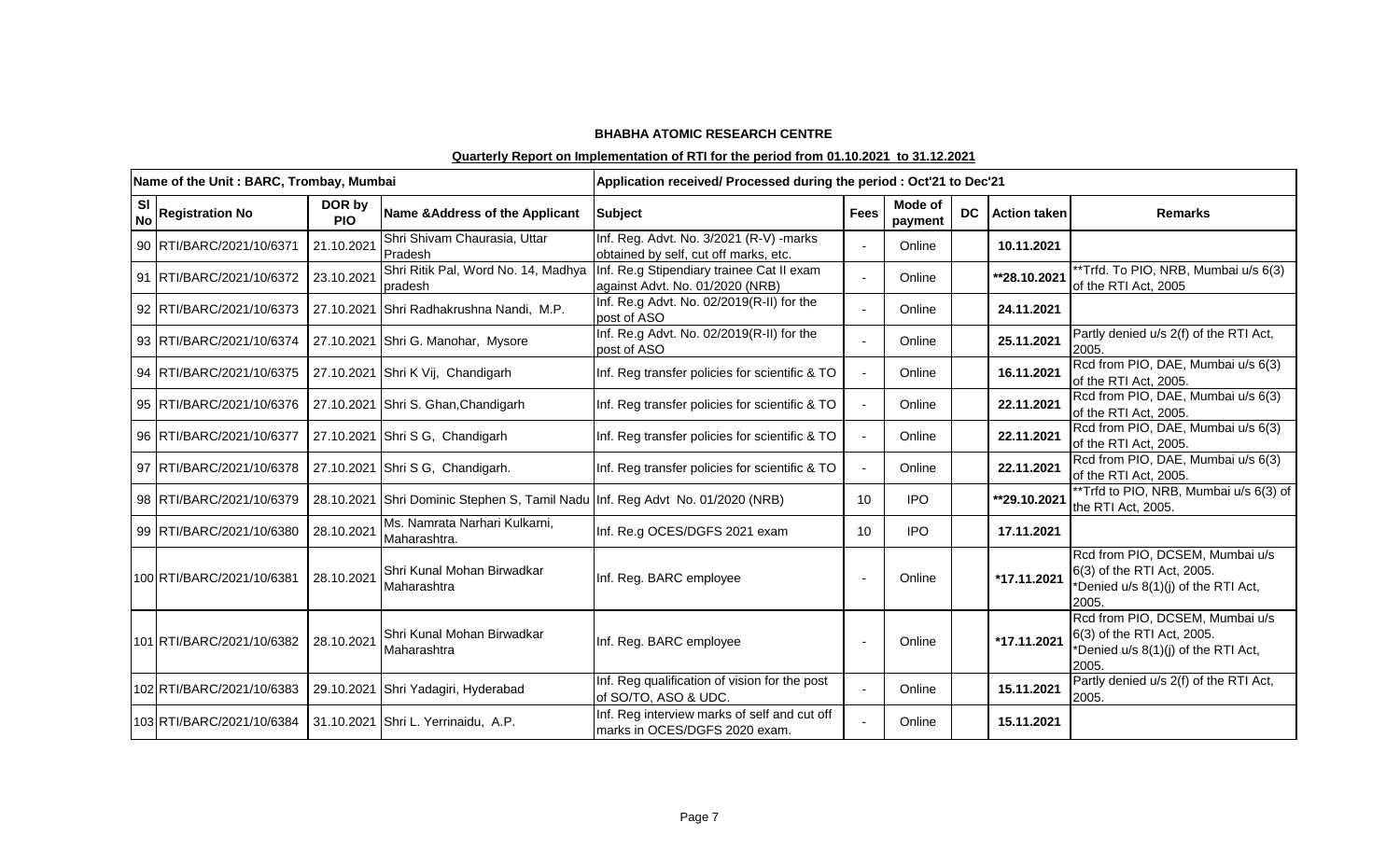|                        | Name of the Unit: BARC, Trombay, Mumbai |                      |                                               | Application received/ Processed during the period : Oct'21 to Dec'21 |             |                           |           |                     |                                                                                                                               |
|------------------------|-----------------------------------------|----------------------|-----------------------------------------------|----------------------------------------------------------------------|-------------|---------------------------|-----------|---------------------|-------------------------------------------------------------------------------------------------------------------------------|
| <b>SI</b><br><b>No</b> | <b>Registration No</b>                  | DOR by<br><b>PIO</b> | Name & Address of the Applicant               | <b>Subject</b>                                                       | <b>Fees</b> | Mode of<br>payment        | <b>DC</b> | <b>Action taken</b> | <b>Remarks</b>                                                                                                                |
|                        | 104 RTI/BARC/2021/11/6385               |                      | 01.11.2021 Shri Actswa Tarapur, Maharashtra.  | Inf. W.r.t Tough Location allowance                                  |             | Online                    |           | 23.11.2021          | Rcd from PIO, DAE, Mumbai u/s 6(3)<br>of the RTI Act, 2005 w.r.t. Point No. (1)<br>of the RTI application.                    |
|                        | 105 RTI/BARC/2021/11/6386               |                      | 01.11.2021 Shri Arnesh Nagdeve, Maharashtra.  | Inf. Reg OCES/DGFS exam cut off marks.                               |             | Online                    |           | 16.11.2021          |                                                                                                                               |
|                        | 106 RTI/BARC/2021/11/6387               |                      | 01.11.2021 Shri Gaurav Sharma, Chandigarh     | Inf. W.r.t. ASO and Security guard exam                              |             | Online                    |           | 25.11.2021          |                                                                                                                               |
|                        | 107 RTI/BARC/2021/11/6388               |                      | 01.11.2021 Adv Kamlesh V Soni, , Maharashtra. | Inf. Reg. Civil Contractor                                           | 10          | IPO.                      |           | 22.11.2021          | Partly denied u/s 2(f) of the RTI Act,<br>2005.                                                                               |
|                        | 108 RTI/BARC/2021/11/6389               | 02.11.2021           | Shri Amit Singh Bhadoria<br>ttar Pradesh      | Inf. Reg. Guest house accommodation                                  |             | Online                    |           | 12.11.2021          | Partly denied u/s 2(f) of the RTI Act,<br>2005.                                                                               |
|                        | 109 RTI/BARC/2021/11/6390               |                      | 02.11.2021 Shri Vinod Kumar Dhaker, M.P.      | Inf. Reg. Selection criteria for CAT II exam                         |             | Online                    |           | ** 08.11.2021       | Rcd from PIO, BARC, Tarapur u/s 6(3)<br>of the RTI Act, 2005.<br>**Trfd to PIO, NRB, Mumbai u/s 6(3) of<br>the RTI Act, 2005. |
|                        | 110 RTI/BARC/2021/11/6391               |                      | 02.11.2021 Shri Balmurugan C, Tamil Nadu.     | Inf reg action taken on representation made<br>by self.              |             | Online                    |           | 23.11.2021          |                                                                                                                               |
|                        | 111 RTI/BARC/2021/11/6392               |                      | 05.11.2021 Shri Maram Ramprasad, A.P.         | Inf reg response sheet of self w.r.t.<br>OCES/DGFS-2021 exam         |             | Online                    |           | 17.11.2021          |                                                                                                                               |
|                        | 112 RTI/BARC/2021/11/6393               |                      | 05.11.2021 Shri Roshan Lal, Rajasthan.        | Inf reg. Advt. No. Mys 02/2021 for the post<br>of DCPO Fireman       |             | Online                    |           | **09.11.2021        | **Trfd to PIO, RMP, Mysuru u/s 6(3) of<br>the RTI Act, 2005.                                                                  |
|                        | 113 RTI/BARC/2021/11/6394               |                      | 07.11.2021   Ms. Jyoti Sawant, Maharashtra.   | Inf. Reg Nurses working in BARC Hospital                             |             | Online                    |           | 03.12.2021          | Partly denied u/s 2(f) of the RTI Act,<br>2005                                                                                |
|                        | 114 RTI/BARC/2021/11/6395               | 08.11.2021           | Shri Tarun Wadhwa<br>Haryana                  | Inf. Reg result of Advt 01/2019-R-III (UDC)                          |             | Online                    |           | 29.11.2021          |                                                                                                                               |
|                        | 115 RTI/BARC/2021/11/6396               | 09.11.2021           | Shri Bhimrao Tukaram Wankhede<br>Maharashtra  | Inf reg joining stauts of self                                       |             | <b>Court Fee</b><br>stamp |           | 09.11.2021          | Court fee attached, hence returned                                                                                            |
|                        | 116 RTI/BARC/2021/11/6397               | 09.11.2021           | Ms. Sangita Suryakant Lohar<br>Maharashtra    | Inf. Reg death declaration                                           |             | Court Fee<br>stamp        |           | 09.11.2021          | Court fee attached, hence returned                                                                                            |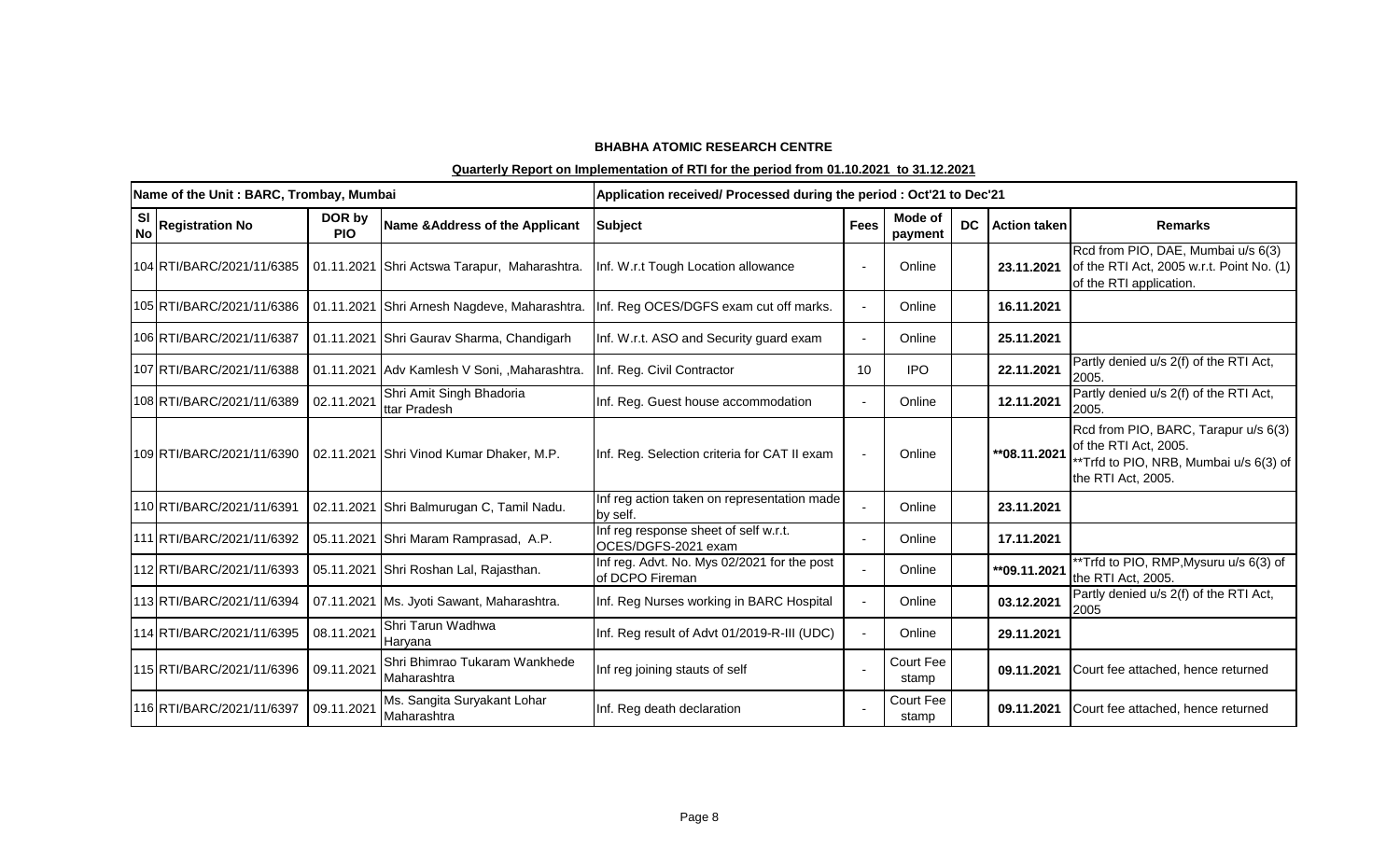|                        | Name of the Unit: BARC, Trombay, Mumbai |                      |                                                               | Application received/ Processed during the period : Oct'21 to Dec'21 |             |                       |           |                     |                                                                                                                  |
|------------------------|-----------------------------------------|----------------------|---------------------------------------------------------------|----------------------------------------------------------------------|-------------|-----------------------|-----------|---------------------|------------------------------------------------------------------------------------------------------------------|
| <b>SI</b><br><b>No</b> | <b>Registration No</b>                  | DOR by<br><b>PIO</b> | Name & Address of the Applicant                               | <b>Subject</b>                                                       | <b>Fees</b> | Mode of<br>payment    | <b>DC</b> | <b>Action taken</b> | <b>Remarks</b>                                                                                                   |
|                        | 117 RTI/BARC/2021/11/6398               | 10.11.2021           | Mr. Parvez Ahmed Ansaro<br>Maharashtra                        | Inf. Reg employee dues & settlement (Shri<br>Abdul Hamid), T/G, AFD  | 10          | Cash                  |           | *26.11.2021         | *Denied u/s 8(1)(j) of the RTI Act, 2005                                                                         |
|                        | 118 RTI/BARC/2021/11/6399               | 11.11.2021           | Shri B.Laxman Naik<br>telangana                               | Inf. Reg Recruitment/Promtion policy                                 | 10          | <b>IPO</b>            |           | 08.12.2021          | Rcd from PIO, DAE u/s 6(3) of the RTI<br>Act, 2005.                                                              |
|                        | 119 RTI/BARC/2021/11/6400               | 11.11.2021           | Shri S.S Sonwalkar<br>Hyderabad                               | Inf reg relocation of BARC Employees to<br><b>ECIL</b>               |             | Paid at<br><b>DAE</b> |           | 08.12.2021          | Rcd from PIO, DAE u/s 6(3) of the RTI<br>Act, 2005. Partly denied u/s 2(f) of the<br>RTI Act, 2005.              |
|                        | 120 RTI/BARC/2021/11/6401               | 11.11.2021           | Ms. Aparna B<br>Kerala                                        | Inf. Reg Advt No. 01/2019-R-III (UDC)                                |             | Online                |           | 29.11.2021          |                                                                                                                  |
|                        |                                         |                      | 121 RTI/BARC/2021/11/6402 11.11.2021 Ms. Suparna, West Bengal | Inf. Reg. CAT II trainee appointment &<br>Promotion norms.           |             | Online                |           | 29.11.2021          | Rcd from PIO, BARC, Tarapur u/s 6(3)<br>of the RTI Act, 2005.<br>Partly denied u/s 2(f) of the RTI Act,<br>2005. |
|                        | 122 RTI/BARC/2021/11/6403               |                      | 12.11.2021   Ms. Jyoti Sawant, Maharashtra.                   | Inf. Re.g exemption rules for BARC<br>Hospital employees.            |             | Online                |           | 03.12.2021          | Rcd from PIO, DAE, Mumbai u/s 6(3)<br>of the RTI Act, 2005<br>Partly denied u/s 2(f) of the RTI Act,<br>2005.    |
|                        | 123 RTI/BARC/2021/11/6404               | 15.11.2021           | Shri B.Laxman Naik<br>Telangana - 500 040                     | Inf. Reg Recruitment/Promtion policy                                 | 10          | <b>IPO</b>            |           | 08.12.2021          | Rcd from PIO, DAE, Mumbai u/s 6(3)<br>of the RTI Act, 2005                                                       |
|                        | 124 RTI/BARC/2021/11/6405               | 15.11.2021           | Shri S.S Sonwalkar<br>Hyderabad                               | Inf reg relocation of BARC Employees to<br><b>ECIL</b>               | 10          | <b>IPO</b>            |           | 08.12.2021          | Rcd from PIO, DAE, Mumbai u/s 6(3)<br>of the RTI Act, 2005. Partly denied u/s<br>2(f) of the RTI Act, 2005       |
|                        | 125 RTI/BARC/2021/11/6406               | 16.11.2021           | Ms. Shewta<br>Jharkhand                                       | Inf. Reg Rectt rules/policies                                        |             | Online                |           | 08.12.2021          | Partly denied u/s 2(f) of the RTI Act,<br>2005.                                                                  |
|                        | 126 RTI/BARC/2021/11/6407               | 17.11.2021           | Shri Rohan B. Dhamane<br>Maharashtra                          | Inf. Reg ASO (Cadre strength)                                        |             | Online                |           | 08.12.2021          | Partial trnsf to PIO, DCSEM u/s 6(3) of<br>the RTI Act, 2005. Partially denied u/s<br>2(f) of the RTI Act, 2005  |
|                        | 127 RTI/BARC/2021/11/6408               | 17.11.2021           | Shri Rahul<br>Maharashtra                                     | Inf. Reg Seniourty list of ASO's for 2018-19-<br>2020                |             | Online                |           | *08.12.2021         | *Denied u/s 8(1)(j) of the RTI Act, 2005                                                                         |
|                        | 128 RTI/BARC/2021/11/6409               | 17.11.2021           | Shri Rahul<br>Maharashtra                                     | Inf. Reg sanctioned strength of ASO's                                |             | Online                |           | 08.12.2021          |                                                                                                                  |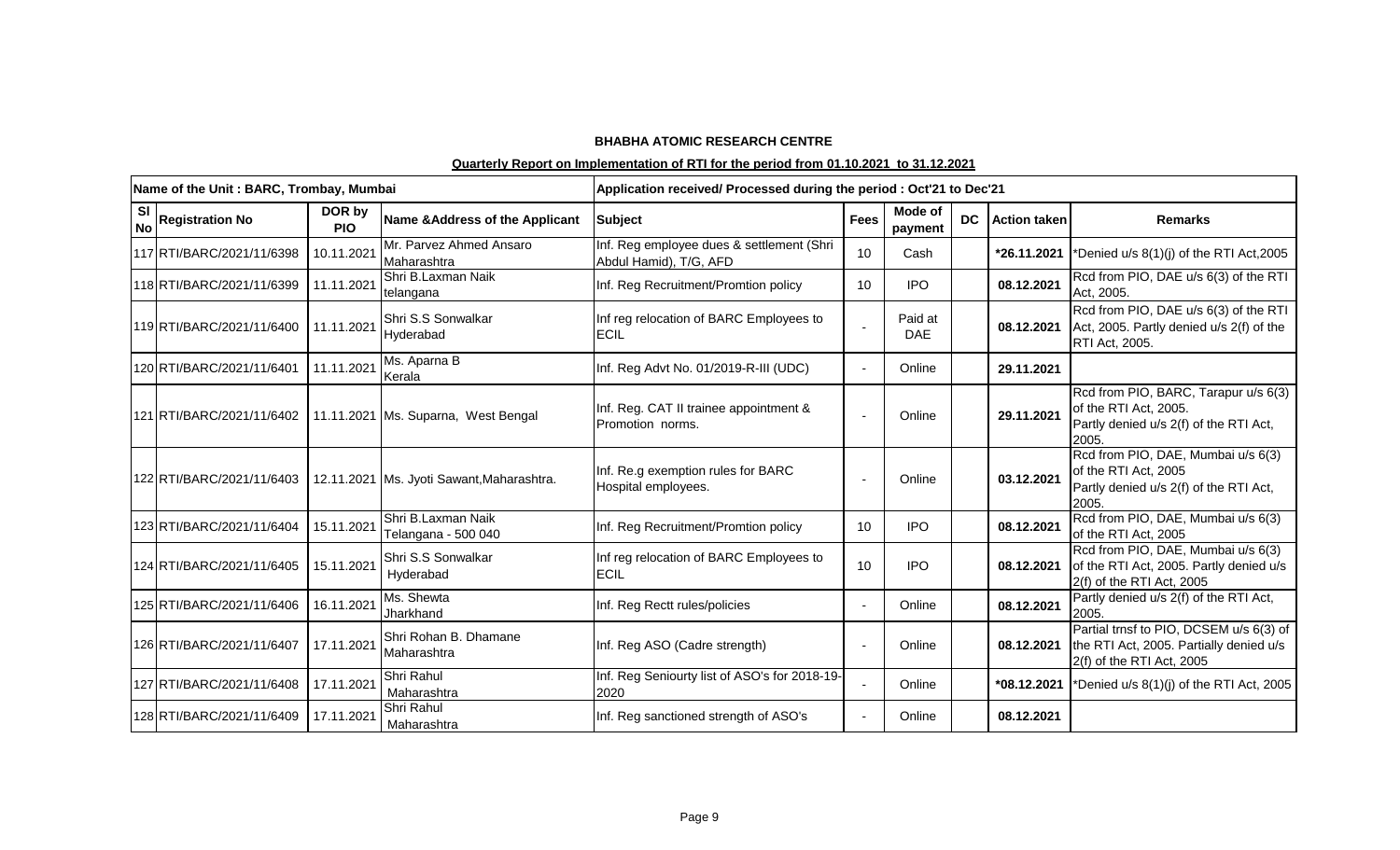|                        | Name of the Unit: BARC, Trombay, Mumbai |                      |                                             | Application received/ Processed during the period : Oct'21 to Dec'21 |             |                    |    |                     |                                                                                                                                        |
|------------------------|-----------------------------------------|----------------------|---------------------------------------------|----------------------------------------------------------------------|-------------|--------------------|----|---------------------|----------------------------------------------------------------------------------------------------------------------------------------|
| <b>SI</b><br><b>No</b> | <b>Registration No</b>                  | DOR by<br><b>PIO</b> | Name & Address of the Applicant             | <b>Subject</b>                                                       | <b>Fees</b> | Mode of<br>payment | DC | <b>Action taken</b> | <b>Remarks</b>                                                                                                                         |
|                        | 129 RTI/BARC/2021/11/6410               | 17.11.2021           | Shri Narsi Lal Meena<br>Rajashthan          | Inf. Reg DQE conduted by DAE for track<br>change promotion           |             | Online             |    | 14.12.2021          | Rcd from PIO, DAE u/s 6(3) of the RTI<br>Act, 2005.<br>Partly denied u/s 2(f) of the RTI Act,<br>2005.                                 |
|                        | 130 RTI/BARC/2021/11/6411               | 18.11.2021           | Shri Sanjeev<br>Rajasthan                   | Inf reg BARC MYS/02/2021 advt (Driver-<br>cum PO cum Fireman)        |             | Online             |    | **18.11.2021        | *Trnsf to PIO, RMP(Mysuru) u/s 6(3)<br>of the RTI Act, 2005.                                                                           |
|                        | 131 RTI/BARC/2021/11/6412               | 18.11.2021           | Ms. Sangita Suryakant Lohar<br>Maharashtra  | Inf. Reg cause of death (Mr. Lohar<br>Janardhan Sambhaji)            |             | Online             |    | 14.12.2021          |                                                                                                                                        |
|                        | 132 RTI/BARC/2021/11/6413               | 18.11.2021           | Shri Dharmesh Kumar<br><b>Bihar</b>         | Inf. Reg BARC Mysuru Advt (01/2021)                                  |             | Online             |    | **22.11.2021        | *Trnsf to PIO, RMP(Mysuru) u/s 6(3)<br>of the RTI Act, 2005.                                                                           |
|                        | 133 RTI/BARC/2021/11/6414               | 18.11.2021           | Shri Mahesh Ranjan<br><b>Bihar</b>          | Inf. Reg BARC Mysuru Advt (01/2021)                                  |             | Online             |    | **22.11.2021        | *Trnsf to PIO, RMP(Mysuru) u/s 6(3)<br>of the RTI Act, 2005.                                                                           |
|                        | 134 RTI/BARC/2021/11/6415               | 19.11.2021           | Shri Rahul B. Paliwal<br>Maharahstra        | Inf. Reg Interview marks for OCES-2020 &<br><b>OCES-2021</b>         |             | Online             |    | 01.12.2021          |                                                                                                                                        |
|                        | 135 RTI/BARC/2021/11/6416               | 20.11.2021           | Shri Rishaabh Sharma<br>Maharashtra         | Inf. Reg Security Guard Advt No.<br>02/2019(R-II)                    |             | Online             |    | 01.12.2021          |                                                                                                                                        |
|                        | 136 RTI/BARC/2021/11/6417               | 20.11.2021           | Shri Rishabh Sharma<br>Rajasthan            | Inf. Reg ASO (A) cut-off marks for Advt No.<br>02/2019(R-II)         |             | Online             |    | 14.12.2021          |                                                                                                                                        |
|                        | 137 RTI/BARC/2021/11/6418               | 20.11.2021           | Shri Khusraj Maroti Dandekar<br>Maharashtra | Inf. Reg BARC Mysuru Advt No. 01/2021                                |             | Online             |    | **22.11.2021        | *Trnsf to PIO, RMP (Mysuru) u/s 6(3)<br>of the RTI Act, 2005                                                                           |
|                        | 138 RTI/BARC/2021/11/6419               | 20.11.2021           | Shri Shivam Chaurasia, Uttar<br>Pradesh     | Inf. Reg BARC OCES/DGFS-2021                                         |             | Online             |    | 08.12.2021          | Partly denied $u/s$ 8(1)(d) and 8(1)(j) of<br>the RTI Act, 2005.                                                                       |
|                        | 139 RTI/BARC/2021/11/6420               | 17.11.2021 Radha     | 22.11.2021 Hyderabad                        | Inf. Reg Cut-off rank/marks of GATE score                            |             | Online             |    | 09.12.2021          |                                                                                                                                        |
|                        | 140 RTI/BARC/2021/11/6421               | 20.11.2021           | Ajeet Singh<br><b>Uttar Pradesh</b>         | Inf. Reg Advt no. 01/2020 (NRB) - reg TA                             |             | Online             |    | **24.11.2021        | **Trnsf to PIO, NRB u/s 6(3) of the RTI<br>Act, 2005                                                                                   |
|                        | 141 RTI/BARC/2021/11/6422 22.11.2021    |                      | Gopinath R<br><b>Tamil Nadu</b>             | Inf. Reg Contract tender at Kalpakkam                                |             | Online             |    | **24.11.2021        | Rcd from Directorate General of<br>Vigilance (HQ) New Delhi.<br>**Transf to PIO, BARC (F), Kalpakkam<br>u/s 6(3) of the RTI Act, 2005. |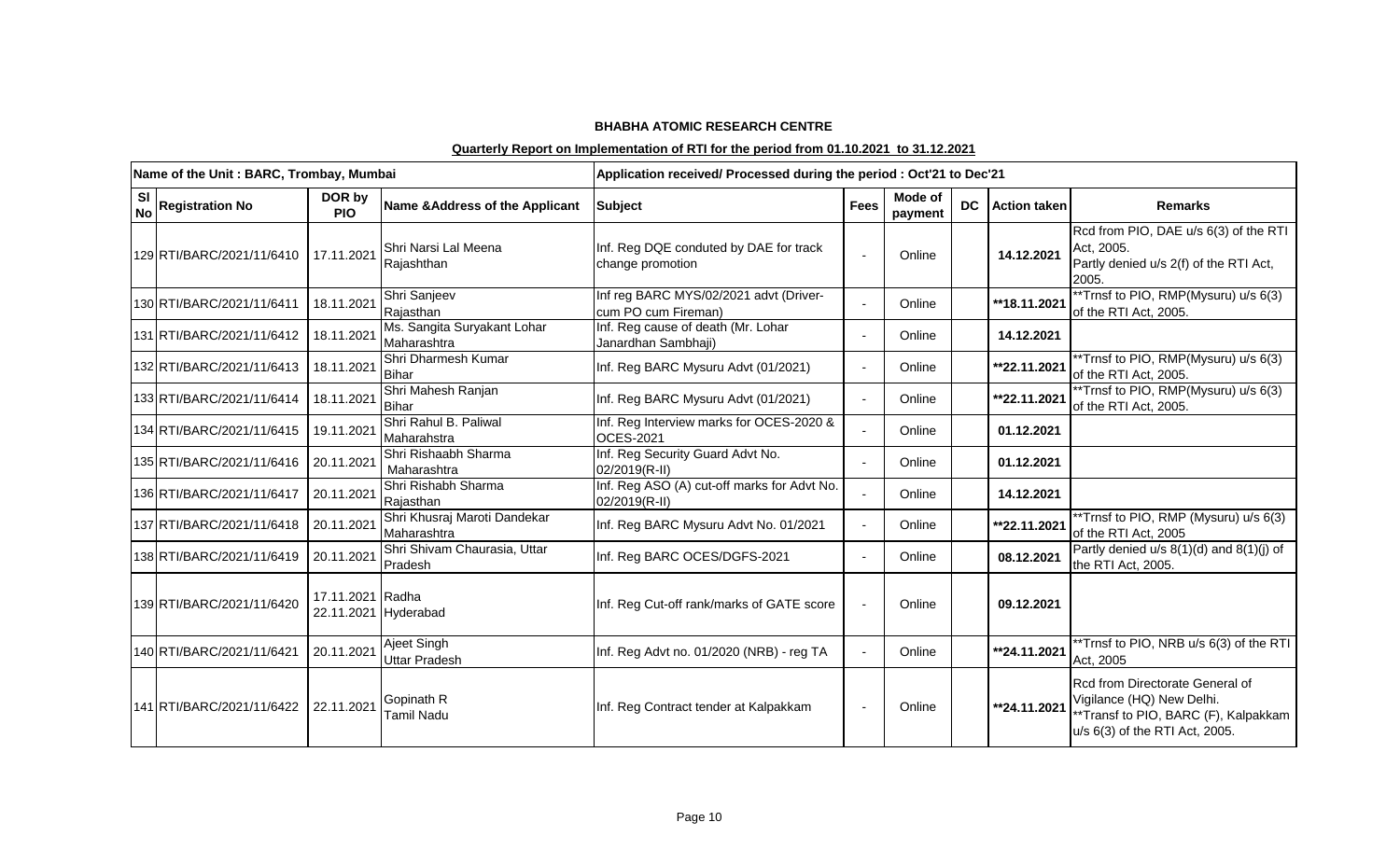|                        | Name of the Unit: BARC, Trombay, Mumbai |                      |                                                              | Application received/ Processed during the period : Oct'21 to Dec'21                                                                |             |                           |  |                        |                                                                                                                                                                               |
|------------------------|-----------------------------------------|----------------------|--------------------------------------------------------------|-------------------------------------------------------------------------------------------------------------------------------------|-------------|---------------------------|--|------------------------|-------------------------------------------------------------------------------------------------------------------------------------------------------------------------------|
| <b>SI</b><br><b>No</b> | <b>Registration No</b>                  | DOR by<br><b>PIO</b> | Name & Address of the Applicant                              | <b>Subject</b>                                                                                                                      | <b>Fees</b> | <b>Mode of</b><br>payment |  | <b>DC</b> Action taken | <b>Remarks</b>                                                                                                                                                                |
|                        | 142 RTI/BARC/2021/11/6423               | 22.11.2021           | Harendra Kumar Singh<br>Rajasthan                            | Inf. Reg framing of transfer policy rotational<br>transfer policy of technical staff of DAE<br>(Group B &C) in all cadres & DoPT OM |             | Online                    |  | 14.12.2021             | Rcd from PIO, DAE u/s 6(3) of RTI Act,<br>2005                                                                                                                                |
|                        | 143 RTI/BARC/2021/11/6424               | 22.11.2021           | Shri Narsi Lal Meena<br>Rajasthan                            | Inf. Reg DQE conduted by DAE for track<br>change promotion                                                                          |             | Online                    |  | 14.12.2021             | Rcd from PIO, DAE u/s 6(3) of RTI Act,<br>2005.<br>Partly denied u/s 2(f) of the RTI Act,<br>2005                                                                             |
|                        | 144 RTI/BARC/2021/11/6425               | 22.11.2021           | Shri Vaibhav Lavekar<br>Maharashtra                          | Inf. Reg deputation                                                                                                                 |             | Online                    |  | 14.12.2021             |                                                                                                                                                                               |
|                        | 145 RTI/BARC/2021/11/6426               | 21.11.2021           | Shri Pradip Bhuin,<br>West Bengal                            | Inf. Reg OCES-2022                                                                                                                  |             | Online                    |  | 01.12.2021             |                                                                                                                                                                               |
|                        | 146 RTI/BARC/2021/11/6427               | 22.11.2021           | Shri Omprakash Kashiram<br>Maharashtra                       | Inf. Reg Delhi Pollution removal measures                                                                                           | 10          | <b>IPO</b>                |  | 21.12.2021             | Partly denied u/s 2(f) of the RTI Act,<br>2005.                                                                                                                               |
|                        | 147 RTI/BARC/2021/11/6428               | 23.11.2021           | Shri B.T Wankhede<br>Maharashtra                             | Inf. Reg appointment details of self                                                                                                | 10          | Cash                      |  | 14.12.2021             |                                                                                                                                                                               |
|                        | 148 RTI/BARC/2021/11/6429               | 23.11.2021           | Shri Narsi Lal Meena<br>Rajashthan                           | Inf. Reg DQE conduted by DAE for track<br>change promotion                                                                          |             | Online                    |  | 14.12.2021             | Rcd from PIO, DAE u/s 6(3) of RTI Act,<br>2005.<br>Partly denied u/s 2(f) of the RTI Act,<br>2005                                                                             |
|                        | 149 RTI/BARC/2021/11/6430               | 24.11.2021           | Shri Ashish Kumar Shrivas<br>Chattisgarh                     | Inf. Reg OL instructions teaching & exam<br>for OCES program                                                                        |             | Online                    |  | 09.12.2021             | Rcd from PIO, HBNI u/s 6(3) of the RTI<br>Act, 2005                                                                                                                           |
|                        | 150 RTI/BARC/2021/11/6431               |                      | 25.11.2021 Ms. Sushama Sarkar, West Bengal                   | Inf. Reg. Organizational chart for<br>administration and accounts                                                                   |             | Online                    |  |                        | **Trfd. to PIO, BARC, Tarapur, PIO,<br>RMP, Mysuru, PIO, BARC(F),<br>**24.12.2021 Kalpakkam and PIO, BARC(F), Vizag<br>u/s 6(3) of the RTI Act, 2005 online on<br>29.11.2021. |
|                        | 151 RTI/BARC/2021/11/6432               | 26.11.2021           | Shri Abhishek Verma, 151003, Nfl<br>township, Pin - 151 003. | Inf. Reg. Advt. No. BARC/MYS/01/2021 for<br>the post of SA CAT I                                                                    |             | Online                    |  | **29.11.2021           | **Trfd. To PIO, RMP, Mysuru u/s 6(3)<br>of the RTI Act, 2005.                                                                                                                 |
|                        | 152 RTI/BARC/2021/11/6433               | 27.11.2021           | Shri Pradum Pritam<br>Jharkhand                              | Inf. Reg answer key of Cat-II trainee (A/C<br>Mechanic)                                                                             |             | Online                    |  | **30.11.2021           | **Trnsf to PIO, NRB u/s 6(3) of the RTI<br>Act, 2005                                                                                                                          |
|                        | 153 RTI/BARC/2021/11/6434               | 27.11.2021           | Shri Pradum Pritam<br>Jharkhand                              | Inf. Reg answer key of Cat-II trainee (A/C<br>Mechanic)                                                                             |             | Online                    |  | **30.11.2021           | *Trnsf to PIO, NRB u/s 6(3) of the RTI<br>Act, 2005                                                                                                                           |
|                        | 154 RTI/BARC/2021/11/6435               | 27.11.2021           | Shri Pradum Pritam<br>Jharkhand                              | Inf. Reg answer key of Cat-II trainee (A/C<br>Mechanic)                                                                             |             | Online                    |  | **30.11.2021           | *Trnsf to PIO, NRB u/s 6(3) of the RTI<br>Act, 2005                                                                                                                           |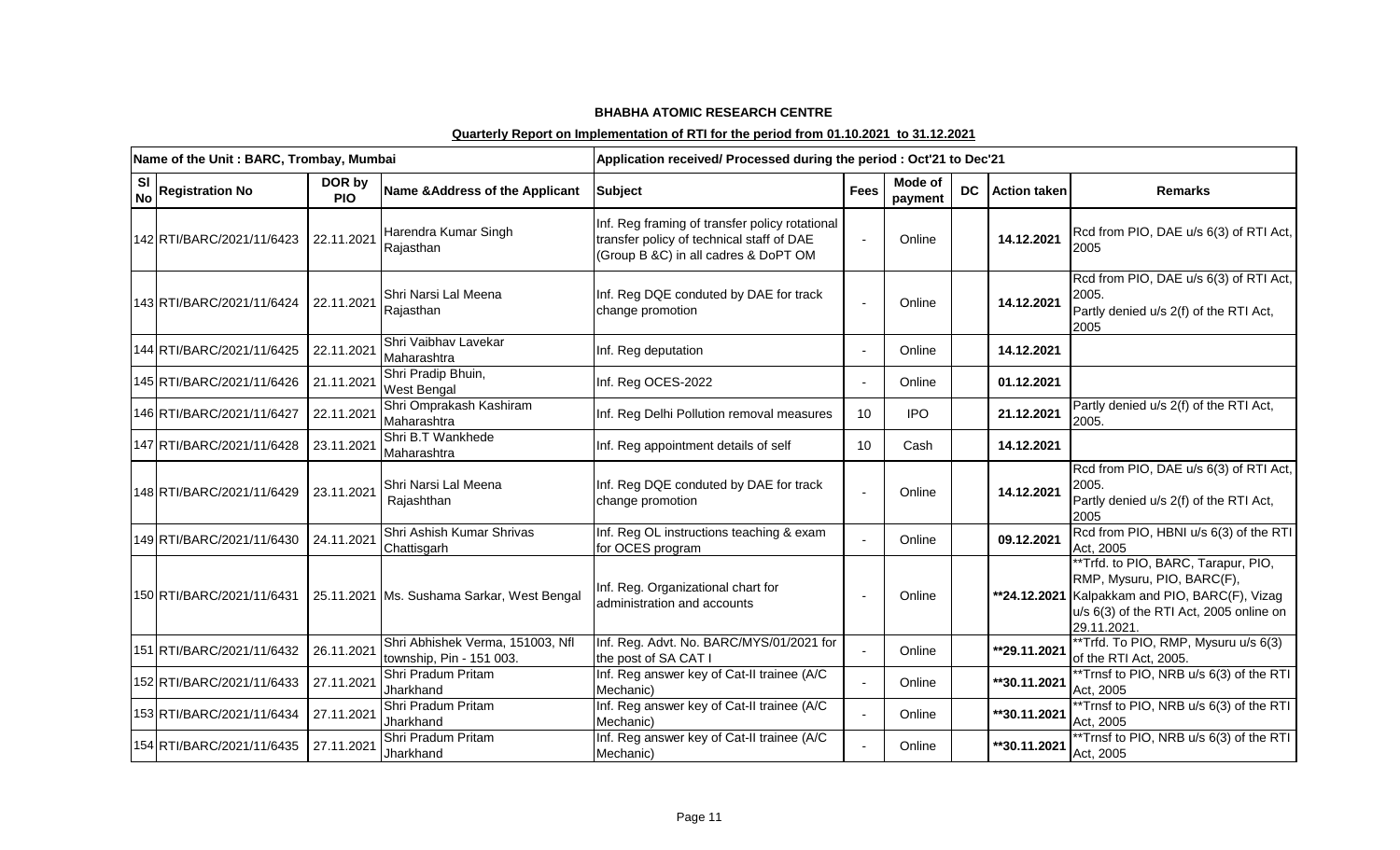|                        | Name of the Unit: BARC, Trombay, Mumbai |                      |                                                  | Application received/ Processed during the period : Oct'21 to Dec'21                                                   |             |                    |           |                     |                                                                                                                      |
|------------------------|-----------------------------------------|----------------------|--------------------------------------------------|------------------------------------------------------------------------------------------------------------------------|-------------|--------------------|-----------|---------------------|----------------------------------------------------------------------------------------------------------------------|
| <b>SI</b><br><b>No</b> | <b>Registration No</b>                  | DOR by<br><b>PIO</b> | Name & Address of the Applicant                  | <b>Subject</b>                                                                                                         | <b>Fees</b> | Mode of<br>payment | <b>DC</b> | <b>Action taken</b> | <b>Remarks</b>                                                                                                       |
|                        | 155 RTI/BARC/2021/11/6436               | 27.11.2021           | Shri Sanjeev Kumar<br>Rajasthan                  | Inf. Reg Driver cum Pump Operator cum<br>Fireman                                                                       |             | Online             |           | 23.12.2021          |                                                                                                                      |
|                        | 156 RTI/BARC/2021/11/6437               | 27.11.2021           | Ms. Sangita Suryakant Lohar<br>Maharashtra       | Inf. Reg Loans taken & paid by Spouse-<br>Shri Suryakant J.Lohar                                                       |             | Online             |           | 14.12.2021          |                                                                                                                      |
|                        | 157 RTI/BARC/2021/11/6438               | 27.11.2021           | Ms. Sangita Suryakant Lohar<br>Maharashtra       | Inf. Reg Salary details (Gross & net) of<br>Spouse- Shri Suryakant J.Lohar                                             |             | Online             |           | *14.12.2021         | *Denied u/s 8(1)(j) of the RTI Act, 2005                                                                             |
|                        | 158 RTI/BARC/2021/11/6439               | 27.11.2021           | Shri Lokesh Pal<br><b>Uttar Pradesh</b>          | Inf. Reg Advt No. 01/2020 (NRB)                                                                                        |             | Online             |           | **30.11.2021        | *Trnsf to PIO, NRB u/s 6(3) of the RTI<br>Act, 2005                                                                  |
|                        | 159 RTI/BARC/2021/11/6440               | 27.11.2021           | Shri Lokesh Pal<br><b>Uttar Pradesh</b>          | Inf. Reg Advt No. 01/2020 (NRB)                                                                                        |             | Online             |           | **30.11.2021        | **Trnsf to PIO, NRB u/s 6(3) of the RTI<br>Act, 2005                                                                 |
|                        | 160 RTI/BARC/2021/11/6441               | 27.11.2021           | Ms. Anupama Rai<br><b>Uttar Pradesh</b>          | Inf. Reg BARC OCES-2022                                                                                                |             | Online             |           | 09.12.2021          |                                                                                                                      |
|                        | 161 RTI/BARC/2021/11/6442               | 29.11.2021           | Shri Bapi Sarkar<br><b>Tamil Nadu</b>            | Inf. Reg delegation orders for senior<br>officers in BARC & its constituuent units                                     |             | Online             |           | 28.12.2021          | Partly denied u/s 2(f) of the RTI Act,<br>2005                                                                       |
|                        | 162 RTI/BARC/2021/11/6443 29.11.2021    |                      | Shri Harish Nagar<br>Madhya Pradesh              | Inf. Reg 7th CPC- Additional qualification<br>pay for Nurses                                                           |             | Online             |           | 23.12.2021          |                                                                                                                      |
|                        | 163 RTI/BARC/2021/11/6444               | 29.11.2021           | Shri Ramesh Ranjan<br><b>Bihar</b>               | Inf. Reg Advt No. 01/2020 (NRB) Cat-I<br>Training                                                                      |             | Online             |           | **30.11.2021        | *Trnsf to PIO, NRB u/s 6(3) of the RTI<br>Act, 2005                                                                  |
|                        | 164 RTI/BARC/2021/11/6445 29.11.2021    |                      | Shri Kornu Venkatramana Murthy<br>Andhra Pradesh | Inf. Reg marks scored by self & cut-off<br>marks in Advt No. 01/2020 (NRB)                                             |             | Online             |           | **01.12.2021        | **Trnsf to APIO, NRB u/s 6(3) of the<br><b>RTI Act, 2005</b>                                                         |
|                        | 165 RTI/BARC/2021/11/6446               | 29.11.2021           | Shri Kornu Venkatramana Murthy<br>Andhra Pradesh | Inf. Reg marks scored by self & cut-off<br>marks in Advt No. 01/2020 (NRB)                                             |             | Online             |           | ** 01.12.2021       | **Trnsf to APIO, NRB u/s 6(3) of the<br><b>RTI Act, 2005</b>                                                         |
|                        | 166 RTI/BARC/2021/11/6447               | 30.11.2021           | Shri Nitish Kumar<br>Patna, Bihar                | Inf. Reg Interview marks scored in Cat-I<br>(Chemistry) & cut-off marks of OBC, SC &<br>General (Advt No. 01/2020 NRB) |             | Online             |           | ** 02.12.2021       | Rcd from PIO, AEES u/s 6(3) of the<br>RTI Act, 2005.<br>**Trnsf to APIO, NRB u/s 6(3) of the<br><b>RTI Act, 2005</b> |
|                        | 167 RTI/BARC/2021/11/6448               | 30.11.2021           | Shri Arpan Gupta<br>New Delhi                    | Inf. Reg final marks in OCES-2021<br>interview                                                                         |             | Online             |           | 16.12.2021          |                                                                                                                      |
|                        | 168 RTI/BARC/2021/11/6449               | 30.11.2021           | Shri Alla Naveen Kumar<br>Andhra Pradesh         | Inf. Reg Interview marks in BARC<br>OCES/DGFS-2021                                                                     |             | Online             |           | 16.12.2021          |                                                                                                                      |
|                        | 169 RTI/BARC/2021/11/6450               | 30.11.2021           | Shri Sharath S<br><b>Tamil Nadu</b>              | Inf. Reg Interview marks-OBARC OCES-<br>2021 (Mechanical)                                                              |             | Online             |           | 16.12.2021          |                                                                                                                      |
|                        | 170 RTI/BARC/2021/11/6451               | 30.11.2021           | Shri Ravi Kumar<br><b>Bihar</b>                  | Inf. Reg Interview marks in OCEs-2021                                                                                  |             | Online             |           | 16.12.2021          |                                                                                                                      |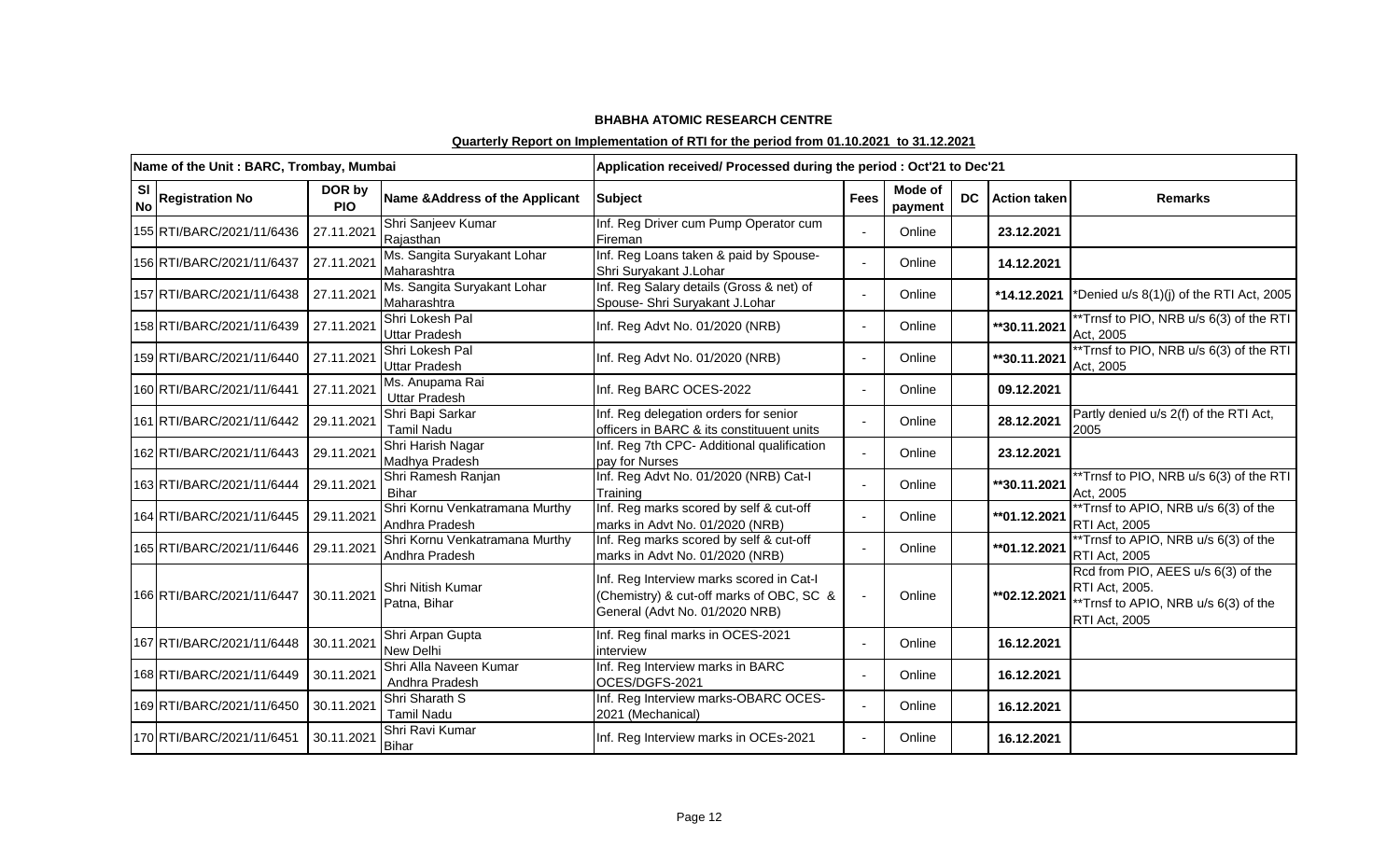|                 | Name of the Unit: BARC, Trombay, Mumbai |                      |                                                         | Application received/ Processed during the period : Oct'21 to Dec'21                 |             |                    |           |                     |                                                                      |
|-----------------|-----------------------------------------|----------------------|---------------------------------------------------------|--------------------------------------------------------------------------------------|-------------|--------------------|-----------|---------------------|----------------------------------------------------------------------|
| SI<br><b>No</b> | <b>Registration No</b>                  | DOR by<br><b>PIO</b> | Name & Address of the Applicant                         | <b>Subject</b>                                                                       | <b>Fees</b> | Mode of<br>payment | <b>DC</b> | <b>Action taken</b> | <b>Remarks</b>                                                       |
|                 | 171 RTI/BARC/2021/11/6452               | 30.11.2021           | Shri Vadaga Mahesh<br>Andhra Pradesh                    | Inf. Reg BARC OCES Interview marks in<br>2020 & 2021 & cut-off marks                 |             | Online             |           | 21.12.2021          |                                                                      |
|                 | 172 RTI/BARC/2021/11/6453               | 30.11.2021           | Shri Uzer Ahmed<br><b>Uttar Pradesh</b>                 | Inf. Reg OCES/DGFS-2021 Interview<br>marks, highest score cut-off, final selection   |             | Online             |           | 16.12.2021          |                                                                      |
|                 | 173 RTI/BARC/2021/11/6454               | 30.11.2021           | Shri Digendra Singh<br>Madhya Pradesh                   | Inf. Reg Interview & cut-off marks BARC<br>OCES-2021 (Mechanical)                    |             | Online             |           | 16.12.2021          |                                                                      |
|                 | 174 RTI/BARC/2021/11/6455               | 30.11.2021           | Shri Kapil Kumar Jain<br>Madhya Pradesh                 | Inf. Reg Intervew marks BARC OCES-2021<br>(mechanical)                               |             | Online             |           | 16.12.2021          |                                                                      |
|                 | 175 RTI/BARC/2021/11/6456               | 30.11.2021           | Shri Rohit Kumar Keshri<br>Punjab                       | Inf. Reg Interview marks & cut-off marks for<br><b>OCES-2021</b>                     |             | Online             |           | 16.12.2021          |                                                                      |
|                 | 176 RTI/BARC/2021/11/6457               | 30.11.2021           | Shri Ashish Kumar<br><b>Bihar</b>                       | Inf. Reg interview marks of self in final<br>selection OCES/DGFS 2021                |             | Online             |           | 23.12.2021          |                                                                      |
|                 | 177 RTI/BARC/2021/11/6458               | 30.11.2021           | Shri Manish Tak<br>Rajasthan                            | Inf. Reg Interview marks of self in OCES &<br>DGFS-2021 & cut-off marks (mechanical) |             | Online             |           | 23.12.2021          |                                                                      |
|                 | 178 RTI/BARC/2021/11/6459               | 30.11.2021           | Shri Shuham Patil<br>Maharashtra                        | Inf. Reg Interview marks of self in OCES &<br>DGFS-2021 & cut-off marks (mechanical) |             | Online             |           | 23.12.2021          |                                                                      |
|                 | 179 RTI/BARC/2021/11/6460               | 30.11.2021           | Shri Tekumudi Nanda Venkata<br>Kishor<br>Andhra Pradesh | Inf. Reg Interview score & cut-off marks in<br>OCES-2021                             |             | Online             |           | 23.12.2021          |                                                                      |
|                 | 180 RTI/BARC/2021/11/6461               | 30.11.2021           | Shri Raj Kaushal<br><b>Bihar</b>                        | Inf. Reg Interview marks scored and cut-off<br>marks for OCES/DGFS-2021              |             | Online             |           | 23.12.2021          |                                                                      |
|                 | 181 RTI/BARC/2021/11/6462               | 30.11.2021           | Shri Nitin Yadav<br><b>Uttar Pradesh</b>                | Inf. Reg interview marks & cut-off score in<br>OCES/DGFS-2021                        |             | Online             |           | 23.12.2021          |                                                                      |
|                 | 182 RTI/BARC/2021/11/6463               | 30.11.2021           | Shri Raj Kaushal<br>Bihar                               | Inf. Reg Interview marks scored and cut-off<br>marks for OCES/DGFS-2021              |             | Online             |           | 23.12.2021          |                                                                      |
|                 | 183 RTI/BARC/2021/11/6464               | 30.11.2021 Kerala    | Shri Dinesh Kumar Sharma                                | Inf. Reg interview marks in OCES & DGFS-<br>2021                                     |             | Online             |           | 23.12.2021          |                                                                      |
|                 | 184 RTI/BARC/2021/11/6465               | 30.11.2021           | Shri Surendra Prasad<br>Maharashtra                     | Inf. Reg APAR copy with remark grading for<br>2018-2021                              | 10          | Cash               |           | 28.12.2021          | Partly denied u/s8(1)(g) of the RTI Act,<br>2005. DC charged Rs.50/- |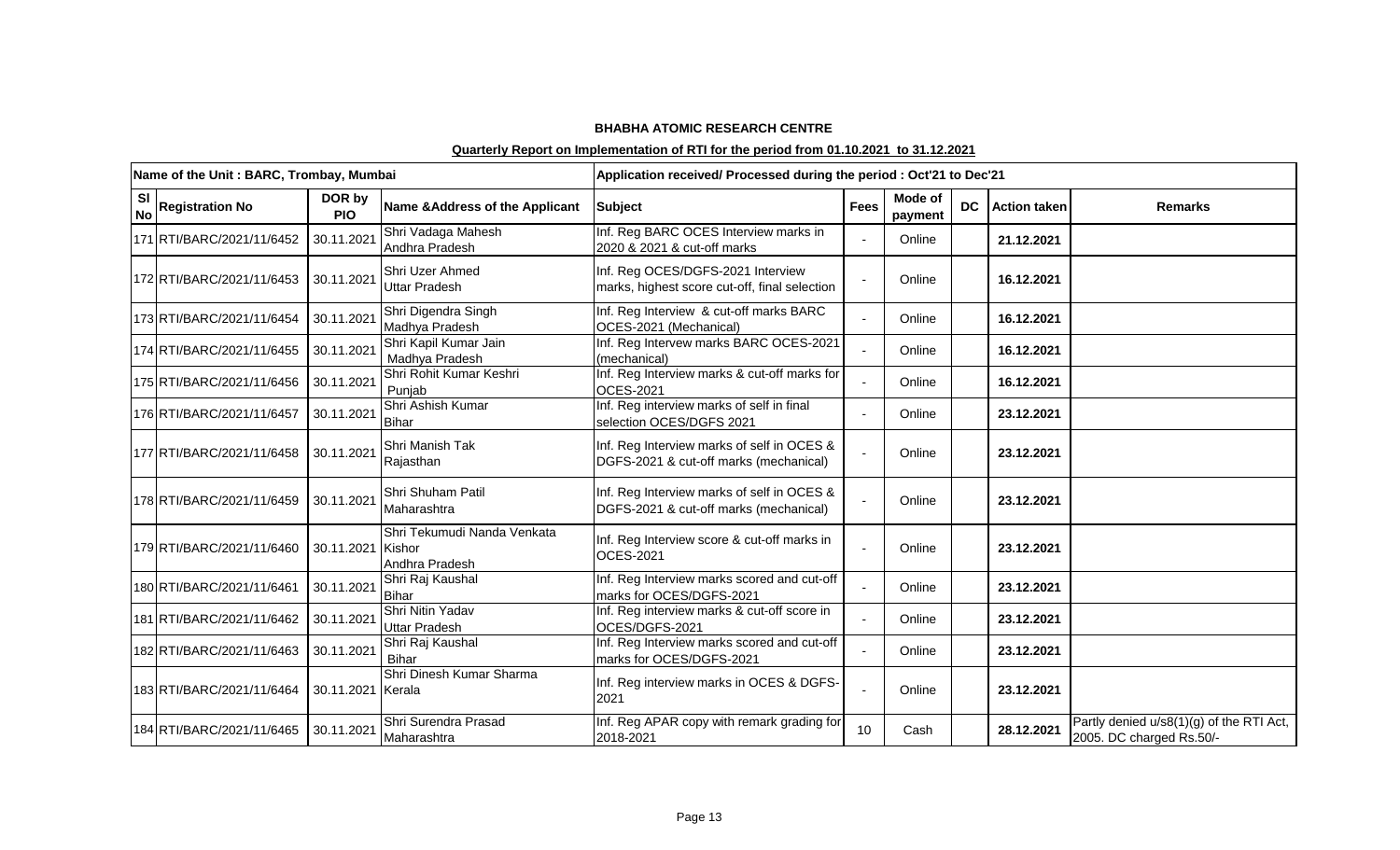|                        | Name of the Unit: BARC, Trombay, Mumbai |                      |                                                | Application received/ Processed during the period : Oct'21 to Dec'21             |             |                    |           |                     |                                                                                                                       |
|------------------------|-----------------------------------------|----------------------|------------------------------------------------|----------------------------------------------------------------------------------|-------------|--------------------|-----------|---------------------|-----------------------------------------------------------------------------------------------------------------------|
| <b>SI</b><br><b>No</b> | <b>Registration No</b>                  | DOR by<br><b>PIO</b> | Name & Address of the Applicant                | <b>Subject</b>                                                                   | <b>Fees</b> | Mode of<br>payment | <b>DC</b> | <b>Action taken</b> | <b>Remarks</b>                                                                                                        |
|                        | 185 RTI/BARC/2021/11/6466               | 30.11.2021           | Shri Surendra Prasad<br>Maharashtra            | Inf. Reg Cadre grade persons of BARC<br>employees transferred on medical grounds | 10          | Cash               |           | 28.12.2021          |                                                                                                                       |
|                        | 186 RTI/BARC/2021/11/6467               | 30.11.2021           | Shri Surendra Prasad<br>Maharashtra            | Inf. Reg certified complete APAR copy with<br>remark of grading                  | 10          | Cash               |           | 29.12.2021          |                                                                                                                       |
|                        | 187 RTI/BARC/2021/11/6468               | 30.11.2021           | Shri Surendra Prasad<br>Maharashtra            | Inf. Reg Complain by femal employee                                              | 10          | Cash               |           | *29.12.2021         | *Denied u/s 8(1)(g) of the RTI Act,<br>2005.                                                                          |
|                        | 188 RTI/BARC/2021/11/6469               | 30.11.2021           | Shri Faizal<br>Rajasthan                       | Inf. Reg Interview Marks OCES-2021                                               |             | Online             |           | 23.12.2021          |                                                                                                                       |
|                        | 189 RTI/BARC/2021/12/6470               | 01.12.2021           | Shri Arvind Meena<br>Rajasthan                 | Inf. Reg Advt No. 01/2020 (NRB)<br>Interview marks of self (mechanical Engg)     |             | Online             |           | **03.12.2021        | *Trsnf to PIO, NRB u/s 6(3) of the RTI<br>Act, 2005                                                                   |
|                        | 190 RTI/BARC/2021/12/6471 01.12.2021    |                      | Shri Pragyanand<br><b>Bihar</b>                | Inf. Reg interview marks obtained in BARC<br>OCES-2021, last candidate mrks      |             | Online             |           | 23.12.2021          |                                                                                                                       |
|                        | 191 RTI/BARC/2021/12/6472 01.12.2021    |                      | Shri Tarun<br>Uttar Pradesh                    | Inf. Reg interview marks & last candidate<br>marks in BARC OCES/DGFS-2021 rectt  |             | Online             |           | 23.12.2021          |                                                                                                                       |
|                        | 192 RTI/BARC/2021/12/6473 01.12.2021    |                      | Shri Vipul Vidyadhar Bhosle<br>Maharashtra     | Inf.reg result of Level-2 exam (UDC)<br>against Advt No. 01/2019/R-3             |             | Online             |           | 27.12.2021          | Partly denied u/s 2(f) of the RTI Act,<br>2005                                                                        |
|                        | 193 RTI/BARC/2021/12/6474 01.12.2021    |                      | Shri Amardeep Dongare<br>Maharashtra           | Inf. Reg Interview marks for BARC<br>OCES/DGFS-2021                              |             | Online             |           | 23.12.2021          |                                                                                                                       |
|                        | 194 RTI/BARC/2021/12/6475 01.12.2021    |                      | Shri Chandrakant Samadhan Patil<br>Maharashtra | Inf. Reg Advt No. 01/2020 (NRB)                                                  |             | Online             |           | **03.12.2021        | Rcd from PIO, BARC (Tarapur) u/s 6(3)<br>of the RTI Act, 2005.<br>*Tnsf to PIO, NRB u/s 6(3) of the RTI<br>Act, 2005. |
|                        | 195 RTI/BARC/2021/12/6476 01.12.2021    |                      | Shri Rajendra Nitharwal<br>Rajasthan           | Inf. Reg Advt No. 01/2020 (NRB)                                                  |             | Online             |           | **03.12.2021        | **Tnsf to PIO, NRB u/s 6(3) of the RTI<br>Act, 2005.                                                                  |
|                        | 196 RTI/BARC/2021/12/6477 01.12.2021    |                      | Sgri Garvit<br>Rajasthan                       | Inf. Reg Interview marks & cut-off marks for<br>BARC OCES/DGFS-2021              |             | Online             |           | 23.12.2021          |                                                                                                                       |
|                        | 197 RTI/BARC/2021/12/6478 01.12.2021    |                      | Shri Gollangi Sateesh<br>Andhra Pradesh        | Inf. Reg interview marks BARC<br>OCES/DGFS-2021                                  |             | Online             |           | 23.12.2021          | Partly Denied u/s 8(1)(j) of the RTI Act,<br>2005                                                                     |
|                        | 198 RTI/BARC/2021/12/6479 01.12.2021    |                      | Shri Piyush Bansal<br><b>Uttar Pradesh</b>     | Inf. Reg interview marks & last canddiate<br>marks in BARC OCES/DGFS-2021        |             | Online             |           | 23.12.2021          |                                                                                                                       |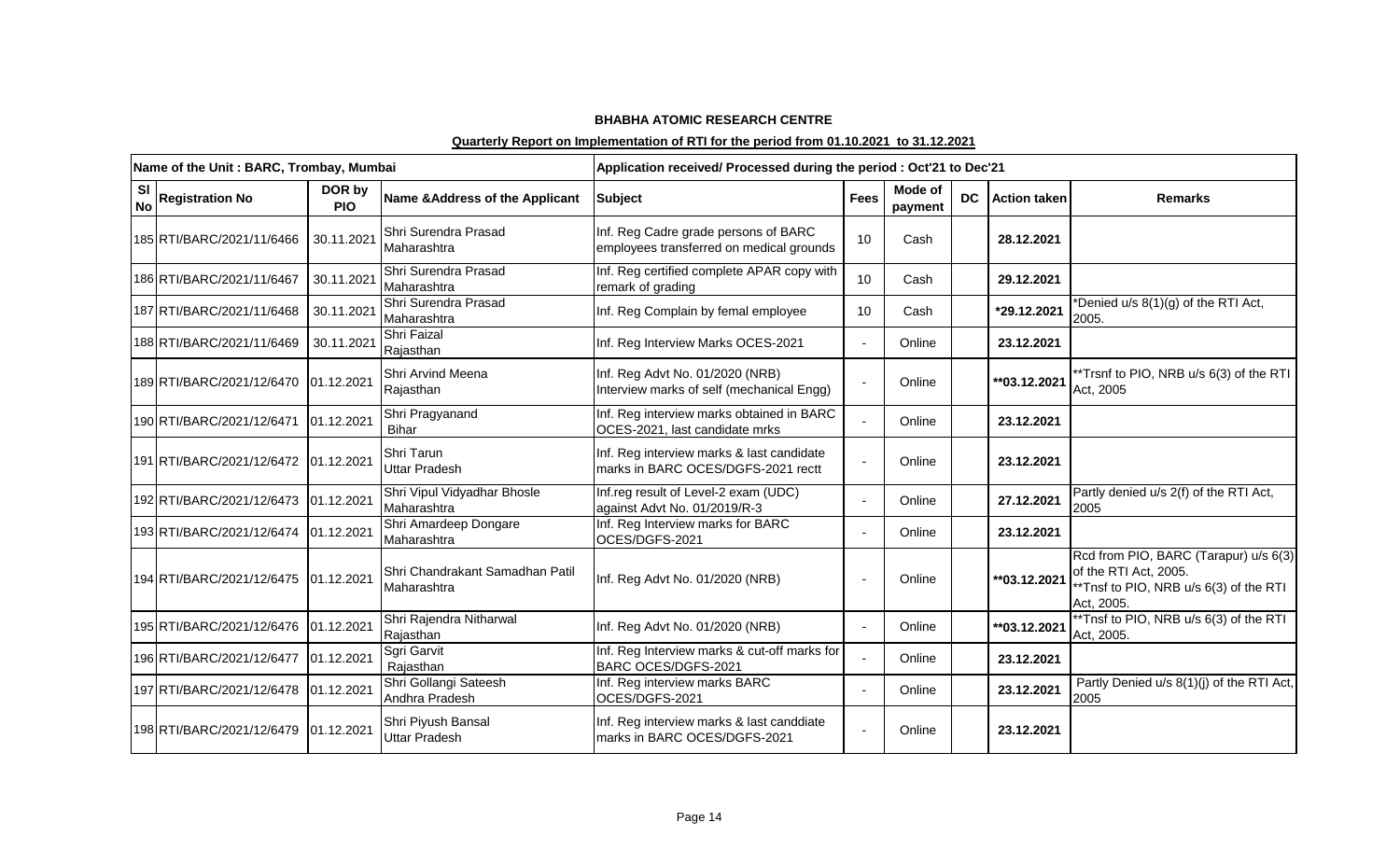|                        | Name of the Unit: BARC, Trombay, Mumbai |                      |                                                                      | Application received/ Processed during the period : Oct'21 to Dec'21                                         |             |                    |                 |                                                             |
|------------------------|-----------------------------------------|----------------------|----------------------------------------------------------------------|--------------------------------------------------------------------------------------------------------------|-------------|--------------------|-----------------|-------------------------------------------------------------|
| <b>SI</b><br><b>No</b> | <b>Registration No</b>                  | DOR by<br><b>PIO</b> | Name & Address of the Applicant                                      | <b>Subject</b>                                                                                               | <b>Fees</b> | Mode of<br>payment | DC Action taken | <b>Remarks</b>                                              |
|                        | 199 RTI/BARC/2021/12/6480               | 01.12.2021           | Shri Divyanshu Gupta<br>Madhya Pradesh                               | Inf. Reg Interview marks & cut-off marks in<br>BARC OCES/DGFS-2021                                           |             | Online             | 23.12.2021      |                                                             |
|                        | 200 RTI/BARC/2021/12/6481               | 01.12.2021           | Shri Shashank Kumar<br>Delhi                                         | Inf. Reg interview marks in BARC<br>OCES/DGFS-2021                                                           |             | Online             | 23.12.2021      |                                                             |
|                        | 201 RTI/BARC/2021/12/6482               | 01.12.2021           | Shri Tekumudi Nanda Venkata<br>Kishor<br>Andhra Pradesh              | Inf reg interview score & cut-off in BARC<br><b>OCES-2021</b>                                                |             | Online             | 23.12.2021      |                                                             |
|                        | 202 RTI/BARC/2021/12/6483               | 01.12.2021           | Shri P.Sairam Reddy<br><b>Uttar Pradesh</b>                          |                                                                                                              |             | Online             | 23.12.2021      |                                                             |
|                        | 203 RTI/BARC/2021/12/6484 01.12.2021    |                      | Shri Gollangi Sateesh<br>Andhra Pradesh                              | Inf. Reg Interview marks of all selected and<br>non-selected candidate for the post of TSO<br>OCES/DGFS-2021 |             | Online             | 23.12.2021      | Partly denied u/s 8(1)(j) of the RTI Act,<br>2005           |
|                        | 204 RTI/BARC/2021/12/6485               | 01.12.2021           | Shri Divyanshu Gupta<br>Madhya Pradesh                               | Inf. Reg interview marks & last candidate<br>marks in BARC OCES/DGFS-2021 rectt                              |             | Online             | 23.12.2021      |                                                             |
|                        | 205 RTI/BARC/2021/12/6486               | 02.12.2021           | Shri Allu sai Nandan Reddy<br>Telangana                              | Inf. Reg interview marks scored in BARC<br><b>OCES-2021</b>                                                  |             | Online             | 23.12.2021      |                                                             |
|                        | 206 RTI/BARC/2021/12/6487               | 02.12.2021           | Shri Ubaid UR Rehman<br>Peerzada, Uttar Pradesh                      | Inf. Reg Interview marks in BARC OCES-<br>2021                                                               |             | Online             | 28.12.2021      |                                                             |
|                        | 207 RTI/BARC/2021/12/6488               | 02.12.2021           | Shri Amarendra Dwivedi<br>Uttar Pradesh                              | Inf. Reg Interview Marks in BARC OCES-<br>2021                                                               |             | Online             | 27.12.2021      |                                                             |
|                        | 208 RTI/BARC/2021/12/6489               | 02.12.2021           | Shri Divyanshu Gupta<br>Madhya Pradesh                               | Inf. Reg Interview marks & cut-off marks in<br>BARC OCES/DGFS-2021                                           |             | Online             | 23.12.2021      |                                                             |
|                        | 209 RTI/BARC/2021/12/6490               | 02.12.2021           | Shri Shashank Kumar<br>Delhi                                         | Inf. Reg Interview Marks & Cut-off marks in<br>BARC OCES-2021                                                |             | Online             | 28.12.2021      | Partly denied u/s 8(1)(j) of the RTI Act,<br>2005.          |
|                        | 210 RTI/BARC/2021/12/6491               | 02.12.2021           | Shri Jugal Parimal Pathak<br>Gujarat                                 | Inf. Reg Interview marks & cut-off marks in<br>BARC OCES-2021                                                |             | Online             | 27.12.2021      | Rcd from PIO, DAE u/s 6(3) of the RTI<br>Act, 2005          |
|                        | 211 RTI/BARC/2021/12/6492               | 02.12.2021           | Shri Choudhury Ankit Kumar Odisha                                    | Inf. Reg Interview marks & cut-off marks in<br>BARC OCES-2021                                                |             | Online             | 28.12.2021      | Rcd from PIO, AEES, u/s 6(3) of the<br><b>RTI Act, 2005</b> |
|                        | 212 RTI/BARC/2021/12/6493               | 02.12.2021           | Shri Choudhury Ankit Kumar Odisha                                    | Inf. Reg Interview marks of self & cut-off<br>marks in BARC OCES-2021                                        |             | Online             | 28.12.2021      | Rcd from PIO, AEES, u/s 6(3) of the<br><b>RTI Act, 2005</b> |
|                        | 213 RTI/BARC/2021/12/6494               | 01.12.2021           | Shri Dinesh Madhukar Bochare,<br>Maharashtra.                        | Copy of APAR of self                                                                                         |             | Online             | 29.12.2021      |                                                             |
|                        | 214 RTI/BARC/2021/12/6495               | 02.12.2021           | Shri Prince, Delhi                                                   | Inf. Reg Interview marks of self & cut-off<br>marks in BARC OCES-2021                                        |             | Online             | 28.12.2021      |                                                             |
|                        |                                         |                      | 215 RTI/BARC/2021/12/6496 02.12.2021 Shri Saurabh Jindal, Rajasthan. | Inf. Reg Interview marks of self & cut-off<br>marks in BARC OCES-2021                                        |             | Online             | 28.12.2021      |                                                             |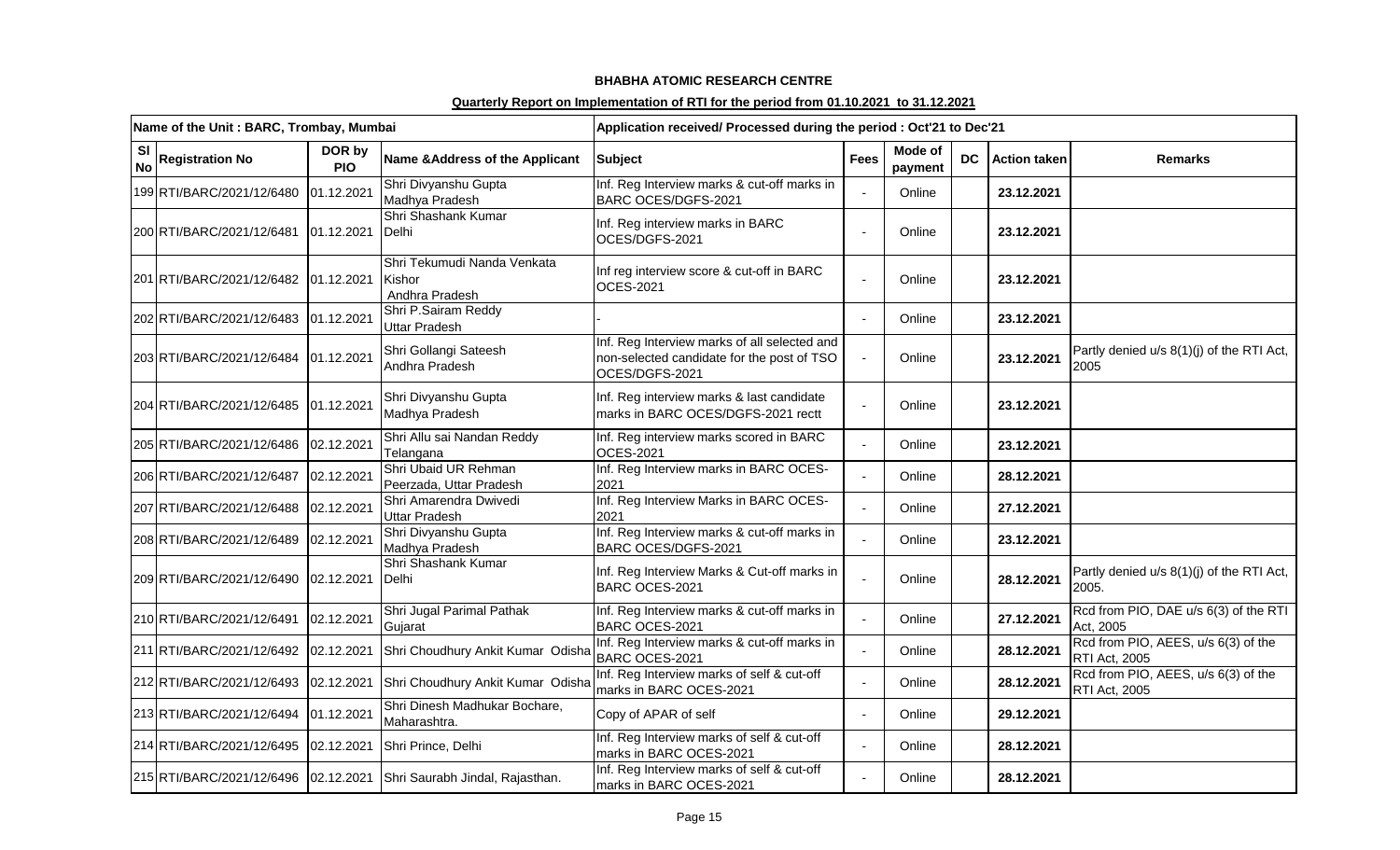|                        | Name of the Unit: BARC, Trombay, Mumbai               |                      |                                                                          | Application received/ Processed during the period : Oct'21 to Dec'21           |             |                    |           |                     |                                                              |
|------------------------|-------------------------------------------------------|----------------------|--------------------------------------------------------------------------|--------------------------------------------------------------------------------|-------------|--------------------|-----------|---------------------|--------------------------------------------------------------|
| <b>SI</b><br><b>No</b> | <b>Registration No</b>                                | DOR by<br><b>PIO</b> | Name & Address of the Applicant                                          | <b>Subject</b>                                                                 | <b>Fees</b> | Mode of<br>payment | <b>DC</b> | <b>Action taken</b> | <b>Remarks</b>                                               |
|                        | 216 RTI/BARC/2021/12/6497                             | 02.12.2021           | Shri Mohit Gupta, Jharkhand                                              | Inf. Reg Interview marks of self & cut-off<br>marks in BARC OCES-2021          |             | Online             |           | 28.12.2021          |                                                              |
|                        | 217 RTI/BARC/2021/12/6498                             | 03.12.2021           | Shri Satish Kumar, Uttar pradesh                                         | Inf.Reg.ASO(A), to provide answer sheet &<br>marks obtained in Part A, B&C     |             | Online             |           | 29.12.2021          |                                                              |
|                        | 218 RTI/BARC/2021/12/6499                             | 03.12.2021           | Shri Himanshu Pandey, Madhya<br>Pradesh                                  | Inf. Reg Interview marks of self & cut-off<br>marks in BARC OCES-2021          |             | Online             |           | 28.12.2021          |                                                              |
|                        | 219 RTI/BARC/2021/12/6500 03.12.2021                  |                      | Shri Soumir Jyoti Duarah, West<br>Bengal                                 | Inf. Reg Interview marks of self & cut-off<br>marks in BARC OCES-2021          |             | Online             |           | 28.12.2021          |                                                              |
|                        | 220 RTI/BARC/2021/12/6501 03.12.2021                  |                      | Shri Prabhat Kumar, West bengal                                          | Inf. Reg Interview marks of self & cut-off<br>marks in BARC OCES-2021          |             | Online             |           | 27.12.2021          |                                                              |
|                        | 221 RTI/BARC/2021/12/6502 03.12.2021                  |                      | Shri Dinesh, Maharashtra                                                 | Inf.reg Dress Allowance                                                        |             | Online             |           | *29.12.2021         | *Denied u/s 2(f) of the RTI Act, 2005                        |
|                        | 222 RTI/BARC/2021/12/6503 03.12.2021                  |                      | Shri Shubham<br>Maharashtra                                              | Inf. Reg Interview marks of self & cut-off<br>marks in BARC OCES-2021          |             | Online             |           | 28.12.2021          |                                                              |
|                        | 223 RTI/BARC/2021/12/6504 03.12.2021                  |                      | Shri Hritik Singh, Madhya Pradesh                                        | Inf. Reg Interview marks of self & cut-off<br>marks in BARC OCES-2021          |             | Online             |           | 28.12.2021          |                                                              |
|                        | 224 RTI/BARC/2021/12/6505 03.12.2021                  |                      | Shri Arun Singla<br>Punjab                                               | Inf. Reg. Radiation safety guidelines                                          |             | Online             |           | **23.12.2021        | **Trnsf to PIO, AERB u/s 6(3) of the<br>RTI Act, 2005        |
|                        | 225 RTI/BARC/2021/12/6506 03.12.2021                  |                      | Ms. Namrata Narhari Kulkarni,<br>Maharashtra.                            | Inf. Reg. OCES/DGFS 2021 exam                                                  | 10          | <b>IPO</b>         |           | 30.12.2021          |                                                              |
|                        | 226 RTI/BARC/2021/12/6507 04.12.2021 Shri Kumar Bihar |                      |                                                                          | Inf. Reg Interview marks of self & cut-off<br>marks in BARC OCES-2021          |             | Online             |           | 30.12.2021          |                                                              |
|                        |                                                       |                      | 227 RTI/BARC/2021/12/6508 04.12.2021 Shri Sumit Kumar Yadav, U.P.        | Inf. Reg Interview marks of self & cut-off<br>marks in BARC OCES-2021          |             | Online             |           | 30.12.2021          |                                                              |
|                        | 228 RTI/BARC/2021/12/6509 04.12.2021                  |                      | Shri Saptarshi Mukherjee, West<br>bengal                                 | Inf. Reg Interview marks of self & cut-off<br>marks in BARC OCES-2021          |             | Online             |           | 30.12.2021          |                                                              |
|                        | 229 RTI/BARC/2021/12/6510 04.12.2021                  |                      | Shri Arun Singla<br>Punjab                                               | Inf. Reg. Radiation safety guidelines                                          |             | Online             |           | **23.12.2021        | *Trnsf to PIO, AERB u/s 6(3) of the<br><b>RTI Act, 2005</b>  |
|                        | 230 RTI/BARC/2021/12/6511 04.12.2021                  |                      | Shri Hitesh Sai Pawan Kumar<br>Hyderabad                                 | Inf. Reg Interview marks of self & cut-off<br>marks in BARC OCES-2021          |             | Online             |           | 30.12.2021          |                                                              |
|                        |                                                       |                      | 231 RTI/BARC/2021/12/6512 04.12.2021 Shri Chaitanya, 2-188/1, Tamil Nadu | Inf. Reg Interview marks of self in BARC<br><b>OCES-2021</b>                   |             | Online             |           | 30.12.2021          |                                                              |
|                        | 232 RTI/BARC/2021/12/6513 05.12.2021                  |                      | Shri Uddanti Sainath,<br>Telangana.                                      | Inf. Reg. Advt. No. 01/2020 (NRB) for the<br>post of Stipendiary Trainee CAT I |             | Online             |           | ** 08.12.2021       | *Trfd. To PIO, NRB, Mumbai u/s 6(3)<br>of the RTI Act, 2005. |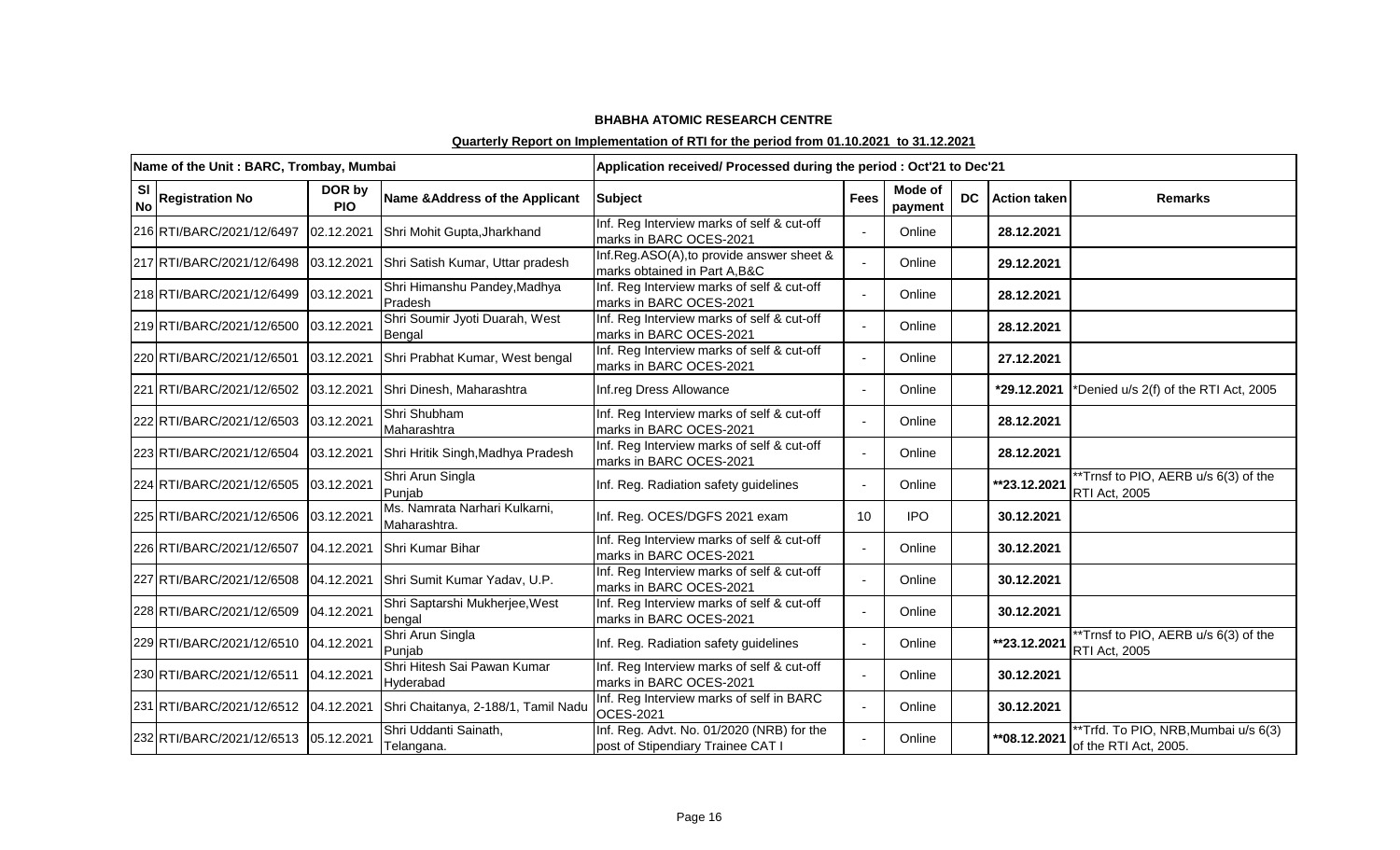|    | Name of the Unit: BARC, Trombay, Mumbai |                      |                                               | Application received/ Processed during the period : Oct'21 to Dec'21               |                |                    |    |                     |                                                                                                              |
|----|-----------------------------------------|----------------------|-----------------------------------------------|------------------------------------------------------------------------------------|----------------|--------------------|----|---------------------|--------------------------------------------------------------------------------------------------------------|
| SI | No Registration No                      | DOR by<br><b>PIO</b> | Name & Address of the Applicant               | <b>Subject</b>                                                                     | <b>Fees</b>    | Mode of<br>payment | DC | <b>Action taken</b> | <b>Remarks</b>                                                                                               |
|    | 233 RTI/BARC/2021/12/6514               | 05.12.2021           | Ms. Pooja Kumari, Bihar.                      | Inf. Reg. Advt. No. 01/2020 (NRB) for the<br>post of Stipendiary Trainee CAT I     |                | Online             |    | **08.12.2021        | **Trfd. To PIO, NRB, Mumbai u/s 6(3)<br>of the RTI Act, 2005.                                                |
|    | 234 RTI/BARC/2021/12/6515               | 05.12.2021           | Shri Kumar Ankit, West Bengal                 | Inf. Reg. Stipendiary Trainee CAT II<br>(Machinist) vacancy                        | $\sim$         | Online             |    | 30.12.2021          | Partly denied $u/s$ 2(f) & 8(1)(d) of the<br>RTI Act, 2005                                                   |
|    | 235 RTI/BARC/2021/12/6516               | 06.12.2021           | Shri Punil Kumar Rajabhai Morasiya<br>Gujarat | Inf. Re.g cut off marks OCES/DGFS exam                                             | $\blacksquare$ | Online             |    | 30.12.2021          |                                                                                                              |
|    | 236 RTI/BARC/2021/12/6517               | 06.12.2021           | Shri Vaibhav Lavekar<br>Maharashtra           | Inf. Reg deputation                                                                |                | Online             |    | 14.12.2021          | Rcd from PIO, DAE, Mumbai u/s 6(3)<br>of the RTI Act, 2005.                                                  |
|    | 237 RTI/BARC/2021/12/6518               | 06.12.2021           | Shri Sunil Gupta, U.P.                        | Inf. Reg. Advt. No. 01/2020 (NRB) for the<br>post of Stipendiary Trainee CAT I     | $\mathbf{r}$   | Online             |    | **08.12.2021        | *Trfd. To PIO, NRB, Mumbai u/s 6(3)<br>of the RTI Act, 2005.                                                 |
|    | 238 RTI/BARC/2021/12/6519               | 06.12.2021           | Shri Chaitanya, Tamil Nadu                    | Inf. Reg Interview marks of self in BARC<br><b>OCES-2021</b>                       |                | Online             |    | 30.12.2021          |                                                                                                              |
|    | 239 RTI/BARC/2021/12/6520               | 07.12.2021           | Shri Suraj Mahadev Sarang,<br>Maharashtra     | Inf.Reg UDC                                                                        | $\sim$         | Online             |    | 29.12.2021          |                                                                                                              |
|    | 240 RTI/BARC/2021/12/6521               | 07.12.2021           | Ms.Princy Verma, Bihar                        | Inf.Reg. Advt.No.01/2021(R1) w.r.t marks &<br>cut off                              |                | Online             |    | 31.12.2021          | Partly denied u/s 8(1)(j) of the RTI Act,<br>2005.                                                           |
|    | 241 RTI/BARC/2021/12/6522               | 07.12.2021           | Shri Kuldeep Kumar Sharma,<br>Rajasthan,      | Inf. Reg Interview marks of self in BARC<br><b>OCES-2021</b>                       |                | Online             |    | 30.12.2021          |                                                                                                              |
|    | 242 RTI/BARC/2021/12/6523               | 07.12.2021           | Shri Siddharth Chourasia, Madhya<br>Pradesh,  | Inf. Reg Interview marks of self & cut-off<br>marks in BARC OCES-2021              |                | Online             |    | 29.12.2021          |                                                                                                              |
|    | 243 RTI/BARC/2021/12/6524               | 07.12.2021           | Shri Babu Lal, Rajasthan                      | Inf.Reg Advt.No.1/2019((R-II) w.r.t OMR<br>Sheet                                   | $\overline{a}$ | Online             |    | 29.12.2021          |                                                                                                              |
|    | 244 RTI/BARC/2021/12/6525               | 08.12.2021           | Shri Balbir Singh<br>Himachal pradesh         | Inf. Reg OCES/DGFS-2021 interview score<br>& cut-off score                         |                | Online             |    | 29.12.2021          |                                                                                                              |
|    | 245 RTI/BARC/2021/12/6526               | 08.12.2021           | Shri Kumar Ankit, West Bengal                 | Inf. Reg Vacancy for Machinist (Cat-II) in<br><b>BARC</b>                          |                | Online             |    | 30.12.2021          | Rcd from PIO, DPS u/s 6(3) of the RTI<br>Act, 2005. Partly denied u/s 2(f) &<br>8(1)(d) of the RTI Act, 2005 |
|    | 246 RTI/BARC/2021/12/6527               | 08.12.2021           | Shri Satyarth Prakash<br><b>Uttar Pradesh</b> | Inf. Reg Interview marks & cut-off marks for<br>BARC OCES-2021                     |                | Online             |    | 29.12.2021          | Rcd from BARC(Tarapur) u/s 6(3) of<br>the RTI Act, 2005                                                      |
|    | 247 RTI/BARC/2021/12/6528               | 08.12.2021           | Shri C.G Cahudhari<br>Maharashtra             | Inf. Reg Advt 01/2020 (NRB)                                                        |                | Online             |    | **10.12.2021        | **Trsnf to PIO, NRB u/s 6(3) of th eRTI<br>Act, 2005                                                         |
|    | 248 RTI/BARC/2021/12/6529               | 08.12.2021           | Shri Rakesh Kumar<br><b>Uttar Pradesh</b>     | Inf. Reg Stiepdiary trainee (Cat-I) marks<br>scored against Advt no. 01/2020 (NRB) |                | Online             |    | **10.12.2021        | **Trsnf to PIO, NRB u/s 6(3) of th eRTI<br>Act, 2005                                                         |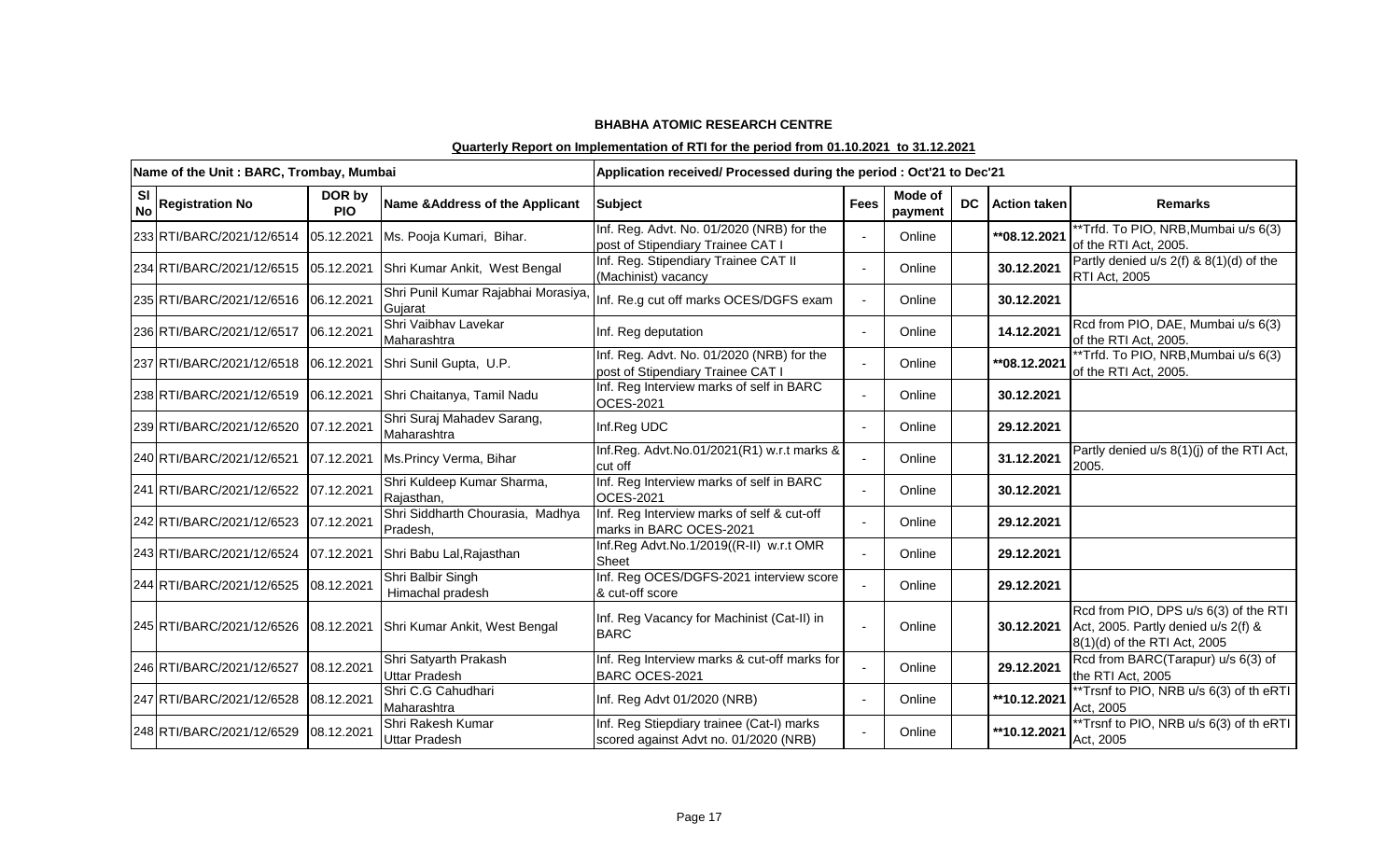|                        | Name of the Unit: BARC, Trombay, Mumbai |                      |                                                | Application received/ Processed during the period : Oct'21 to Dec'21 |             |                    |    |                                |                                                      |
|------------------------|-----------------------------------------|----------------------|------------------------------------------------|----------------------------------------------------------------------|-------------|--------------------|----|--------------------------------|------------------------------------------------------|
| <b>SI</b><br><b>No</b> | <b>Registration No</b>                  | DOR by<br><b>PIO</b> | Name & Address of the Applicant                | <b>Subject</b>                                                       | <b>Fees</b> | Mode of<br>payment | DC | <b>Action taken</b>            | <b>Remarks</b>                                       |
|                        | 249 RTI/BARC/2021/12/6530               | 08.12.2021           | Shri Ayush<br>Uttar Pradesh                    | Inf. Reg interview marks, rank score in<br>BARC OCES-2021            |             | Online             |    | 30.12.2021                     |                                                      |
|                        | 250 RTI/BARC/2021/12/6531               | 08.12.2021           | Shri Ambrish Pal<br>Madhya Pradesh             | Inf. Reg BARC OCES/DGFS-2021 marks                                   |             | Online             |    | 30.12.2021                     |                                                      |
|                        | 251 RTI/BARC/2021/12/6532               | 08.12.2021           | Shri M.Nitish Kumar<br>Tamil Nadu              | Inf. Reg interview scores & cut-off scores in<br>BARC OCES/DGFS-2021 |             | Online             |    | 30.12.2021                     |                                                      |
|                        | 252 RTI/BARC/2021/12/6533               | 11.12.2021           | Shri Babu Lal, Rajasthan Pin                   | Inf. Reg steg-II exam of WA/A in BARC                                |             | Online             |    | <b>Under</b><br><b>Process</b> |                                                      |
|                        | 253 RTI/BARC/2021/12/6534               | 12.12.2021           | Shri Anil Kumar Meena<br>Rajasthan             | Inf. Reg Interview marks in OCES/DGFS-<br>2021                       |             | Online             |    | 30.12.2021                     |                                                      |
|                        | 254 RTI/BARC/2021/12/6535               | 12.12.2021           | Shri Anil Kumar Meena<br>Rajasthan             | Inf. Reg Interview marks in OCES/DGFS-<br>2021                       |             | Online             |    | 30.12.2021                     |                                                      |
|                        | 255 RTI/BARC/2021/12/6536               | 12.12.2021           | Shri Sivaraj<br>Tamil Nadu                     | Inf. Reg interview score in OCES-<br>2021(Mechanical)                |             | Online             |    | 30.12.2021                     |                                                      |
|                        | 256 RTI/BARC/2021/12/6537               | 13.12.2021           | Shri Jaywant Bhalchandra Makaji<br>Maharashtra | Inf. Reg appointment of ST's                                         | 10          | <b>IPO</b>         |    | <b>Under</b><br><b>Process</b> |                                                      |
|                        | 257 RTI/BARC/2021/12/6538               | 13.12.2021           | Shri Jaywant Bhalchandra Makaji<br>Maharashtra | Inf. Reg Caste Validity certificate & DoPT<br>orders                 | 10          | <b>IPO</b>         |    | <b>Under</b><br><b>Process</b> |                                                      |
|                        | 258 RTI/BARC/2021/12/6539               | 13.12.2021           | Shri Kommaddi Ramanjaneyamma<br>Karnataka      | Inf. Reg CHSS                                                        |             | E-IPO              |    | <b>Under</b><br><b>Process</b> |                                                      |
|                        | 259 RTI/BARC/2021/12/6540               | 11.12.2021           | Shri Nadeem Ahmad<br>Uttar pradesh             | Inf. Reg BARC OCES-2021 interview<br>marks                           |             | Online             |    | 30.12.2021                     |                                                      |
|                        | 260 RTI/BARC/2021/12/6541               | 11.12.2021           | Shri Naimish Maurya<br>Uttar pradesh           | Inf. Reg Advt No. 01/2021 (R-I)                                      |             | Online             |    | <b>Under</b><br><b>Process</b> |                                                      |
|                        | 261 RTI/BARC/2021/12/6542               | 11.12.2021           | Shri Pradum Pritam<br>Jharkhand                | Inf. Reg Advt No. 01/2020 (NRB)                                      |             | Online             |    | **21.12.2021                   | **Trnsf to PIO, NRB u/s 6(3) of the RTI<br>Act, 2005 |
|                        | 262 RTI/BARC/2021/12/6543               | 12.12.2021           | Shri Nitin Kumar Maurya<br>Bengluru            | Inf. Reg interview marks in BARC OCES-<br>2021                       |             | Online             |    | <b>Under</b><br><b>Process</b> |                                                      |
|                        | 263 RTI/BARC/2021/12/6544               | 13.12.2021           | Shri Satya Prakash Pandey<br>Odisha            | Inf reg BARC Work Assisatn Level-2<br>Answer sheet                   |             | Online             |    | <b>Under</b><br><b>Process</b> |                                                      |
|                        | 264 RTI/BARC/2021/12/6545               | 13.12.2021           | Shri Daud Usman Patharwat<br>Maharashtra       | Inf. Reg Advt No. 01/2019(R-II) Work<br><b>Assistant result</b>      |             | Online             |    | <b>Under</b><br><b>Process</b> |                                                      |
|                        | 265 RTI/BARC/2021/12/6546               | 13.12.2021           | Shri Rahul Siddhartha<br>Jharkhand             | Inf reg interview marks, cut-off marks in<br>BARC OCES-2021          |             | Online             |    | <b>Under</b><br><b>Process</b> |                                                      |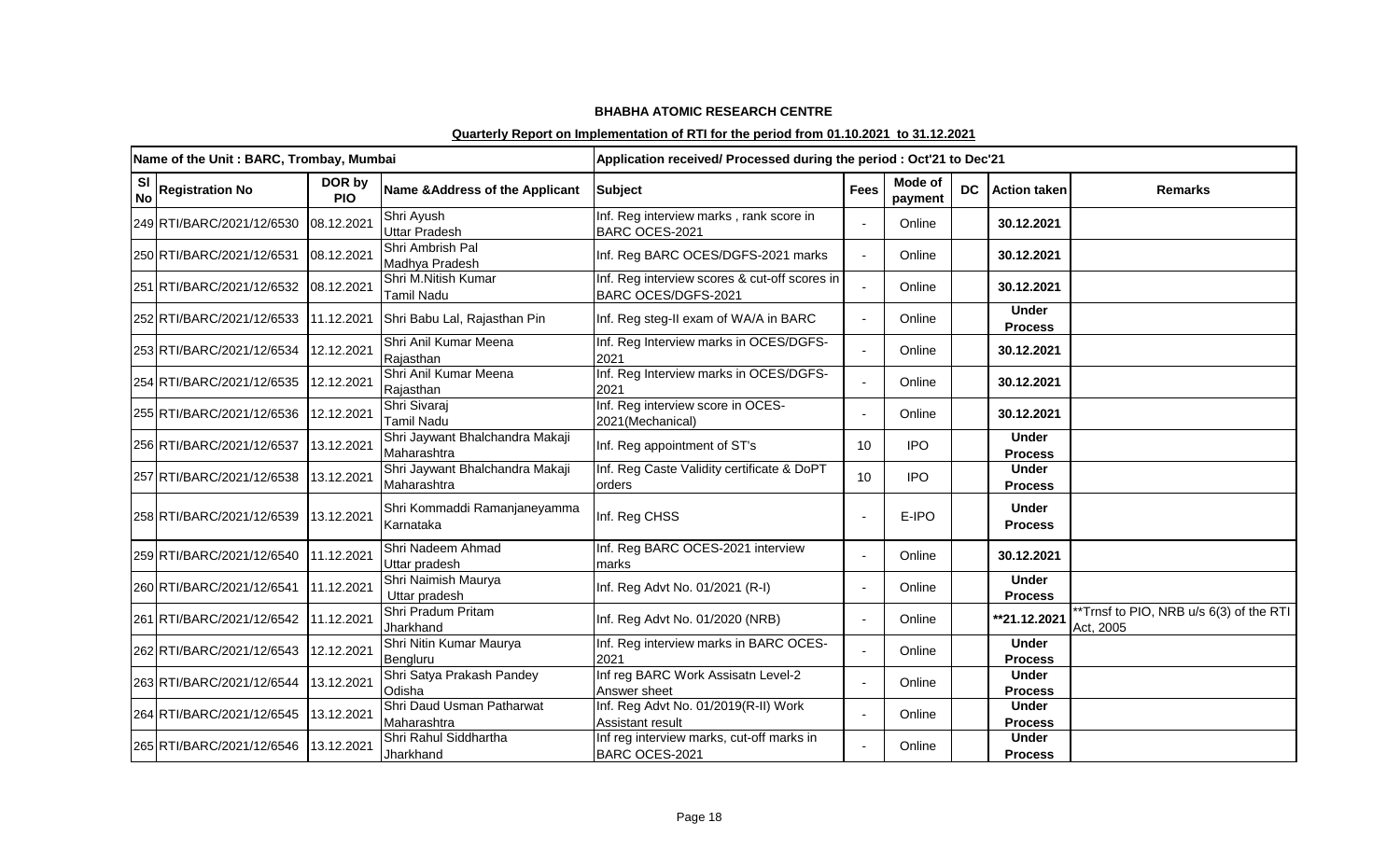|                        | Name of the Unit: BARC, Trombay, Mumbai |                      |                                                              | Application received/ Processed during the period : Oct'21 to Dec'21       |             |                    |    |                                |                                                                                                                      |
|------------------------|-----------------------------------------|----------------------|--------------------------------------------------------------|----------------------------------------------------------------------------|-------------|--------------------|----|--------------------------------|----------------------------------------------------------------------------------------------------------------------|
| <b>SI</b><br><b>No</b> | <b>Registration No</b>                  | DOR by<br><b>PIO</b> | Name & Address of the Applicant                              | <b>Subject</b>                                                             | <b>Fees</b> | Mode of<br>payment | DC | <b>Action taken</b>            | <b>Remarks</b>                                                                                                       |
|                        | 266 RTI/BARC/2021/12/6547               | 14.12.2021           | Shri Pankaj Gulab Raut<br>Maharashtra                        | Inf. Reg Advt 01/2019(R-II) work asistant<br>exam, score, copyof OMR sheet | 10          | <b>IPO</b>         |    | <b>Under</b><br><b>Process</b> |                                                                                                                      |
|                        | 267 RTI/BARC/2021/12/6548               | 14.12.2021           | Ms. Mughda Mohan Zope<br>Maharashtra                         | Inf. Reg Advt No. 01/2020 (NRB)                                            |             | Online             |    | **21.12.2021                   | Rcd from PIO, BARC (Tarapur) u/s 6(3)<br>of the RTI Act, 2005<br>*Trnsf to PIO, NRB u/s 6(3) of the RTI<br>Act, 2005 |
|                        | 268 RTI/BARC/2021/12/6549               | 14.12.2021           | Shri Challa Bala Durga Kasi<br>Viswanatham<br>Andhra Pradesh | Inf. Reg Advt No. 01/2020 (NRB)                                            |             | Online             |    | **21.12.2021                   | **Trnsf to PIO, NRB u/s 6(3) of the RTI<br>Act, 2005.<br>Appeal trnsf to PIO, NRB, Mumbai on<br>12.01.2022           |
|                        | 269 RTI/BARC/2021/12/6550               | 15.12.2021           | Shri Naimish Maurya<br>Uttar Padesh                          | Inf. Reg Advt No. 01/2021 (R-I)                                            |             | Online             |    | <b>Under</b><br><b>Process</b> |                                                                                                                      |
|                        | 270 RTI/BARC/2021/12/6551               | 14.12.2021           | Shri Dinesh<br>Maharashtra                                   | Inf. Reg seniority list of ASO (B)                                         |             | Online             |    | <b>Under</b><br><b>Process</b> |                                                                                                                      |
|                        | 271 RTI/BARC/2021/12/6552               | 14.12.2021           | Shri Dinesh<br>Maharashtra                                   | Inf. Reg seniority list of ASO (B)                                         |             | Online             |    | <b>Under</b><br><b>Process</b> |                                                                                                                      |
|                        | 272 RTI/BARC/2021/12/6553               | 14.12.2021           | Shri Dinesh<br>Maharashtra                                   | Inf. Reg seniority list of ASO (B)                                         |             | Online             |    | <b>Under</b><br><b>Process</b> |                                                                                                                      |
|                        | 273 RTI/BARC/2021/12/6554               | 14.12.2021           | Shri Shivam Kumar<br><b>Bihar</b>                            | Inf. Reg Interview marks for BARC<br>OCES/DGFS-2021                        |             | Online             |    | <b>Under</b><br><b>Process</b> |                                                                                                                      |
|                        | 274 RTI/BARC/2021/12/6555               | 14.12.2021           | Shri P.Anil Kumar Reddy<br>Telangana                         | Inf. Reg Interview marks for BARC<br>OCES/DGFS-2021                        |             | Online             |    | <b>Under</b><br><b>Process</b> |                                                                                                                      |
|                        | 275 RTI/BARC/2021/12/6556               | 14.12.2021           | Shri P.Anil Kumar Reddy<br>Telangana                         | Inf. Reg Interview marks for BARC<br>OCES/DGFS-2021                        |             | Online             |    | <b>Under</b><br><b>Process</b> |                                                                                                                      |
|                        | 276 RTI/BARC/2021/12/6557               | 15.12.2021           | Ms. Nitu Singh<br>Maharashtra                                | Inf. Reg ASO (B) seniority list for 2018,<br>2019 & 2020                   |             | Online             |    | <b>Under</b><br><b>Process</b> |                                                                                                                      |
|                        | 277 RTI/BARC/2021/12/6558               | 15.12.2021           | Shri Vikash Kumar<br><b>Bihar</b>                            | Inf. Reg interview marks for BARC<br>OCES/DGFS-2021                        |             | Online             |    | <b>Under</b><br><b>Process</b> |                                                                                                                      |
|                        | 278 RTI/BARC/2021/12/6559               | 15.12.2021           | Shri Anubhav Thakur<br>Himachal Pradesh                      | Inf. Reg BARC JRF against Advt No.<br>03/2020                              |             | Online             |    | <b>Under</b><br><b>Process</b> |                                                                                                                      |
|                        | 279 RTI/BARC/2021/12/6560               | 16.12.2021           | Shri Mukund Jha<br><b>West Bengal</b>                        | Inf. Reg Interview marks and cut-off marks<br>for BARC OCES/DGFS-2021      |             | Online             |    | <b>Under</b><br><b>Process</b> |                                                                                                                      |
|                        | 280 RTI/BARC/2021/12/6561               | 16.12.2021           | Shri Parvez Alam<br><b>Uttar Pradesh</b>                     | Inf. Reg BARC Advt No. 01/2019 BARC<br>(Kalpakkam)                         |             | Online             |    | **21.12.2021                   | **Trnsf to PIO, BARC (Kalpakkam) u/s<br>6(3) of the RTI Act, 2005                                                    |
|                        | 281 RTI/BARC/2021/12/6562               | 17.12.2021           | Shri Rohan Kundalik Lavate<br>Maharashtra                    | Inf. Reg NPS. eligibilty for service gratuity                              | 10          | Cash               |    | <b>Under</b><br><b>Process</b> |                                                                                                                      |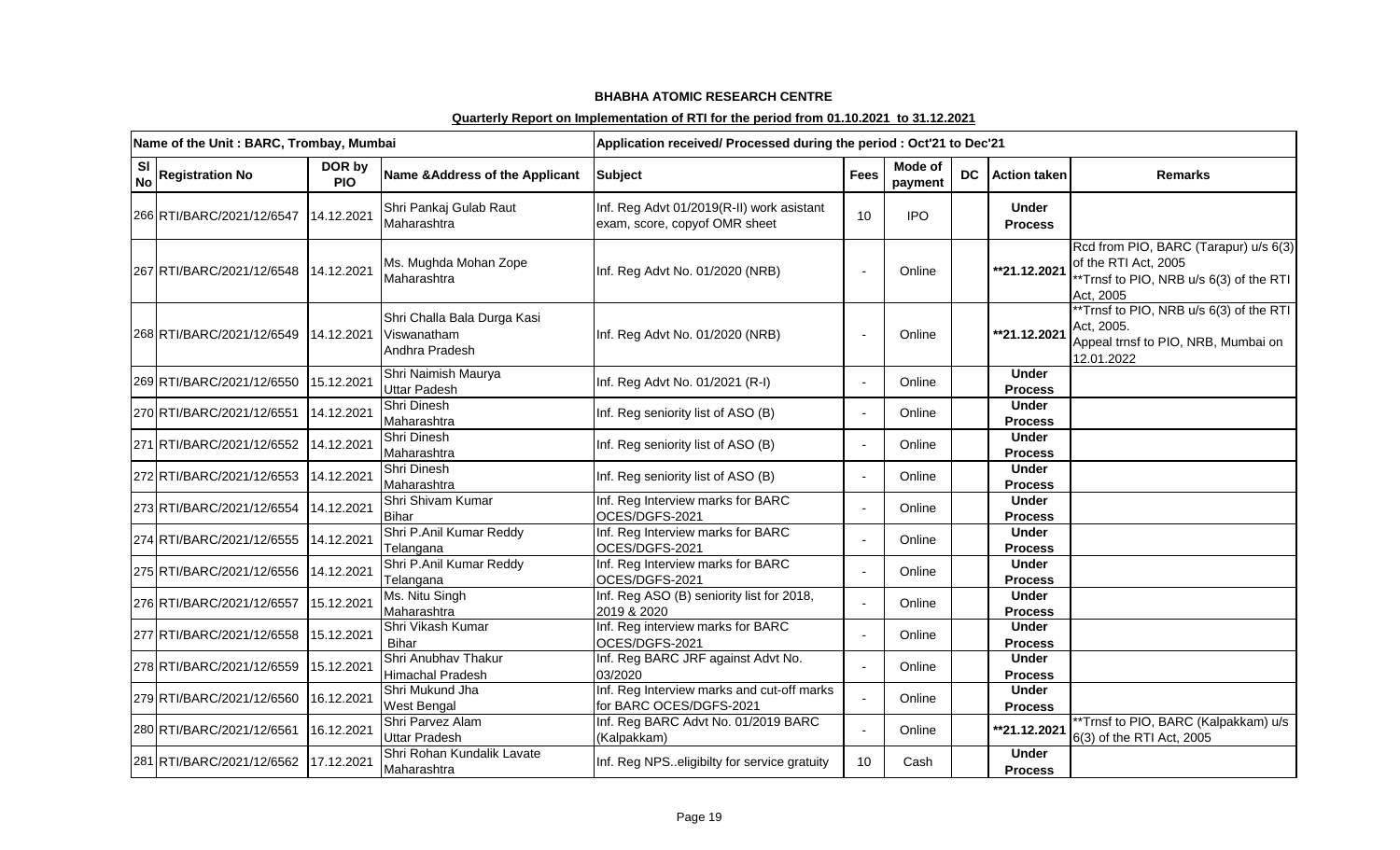|                        | Name of the Unit: BARC, Trombay, Mumbai |                      |                                                  | Application received/ Processed during the period : Oct'21 to Dec'21 |             |                    |     |                                |                                                             |
|------------------------|-----------------------------------------|----------------------|--------------------------------------------------|----------------------------------------------------------------------|-------------|--------------------|-----|--------------------------------|-------------------------------------------------------------|
| <b>SI</b><br><b>No</b> | <b>Registration No</b>                  | DOR by<br><b>PIO</b> | Name & Address of the Applicant                  | <b>Subject</b>                                                       | <b>Fees</b> | Mode of<br>payment | DC. | <b>Action taken</b>            | <b>Remarks</b>                                              |
|                        | 282 RTI/BARC/2021/12/6563               | 17.12.2021           | <b>Shri Pritesh Walke</b><br>Bangalore           | Inf. Reg interview marks in BARC<br>OCES/DGFS-2021                   |             | Online             |     | <b>Under</b><br><b>Process</b> |                                                             |
|                        | 283 RTI/BARC/2021/12/6564               | 17.12.2021           | Shri B.T Wankhede<br>Maharashtra                 | Inf. Reg Caste Validity certificate                                  | 10          | Cash               |     | <b>Under</b><br><b>Process</b> |                                                             |
|                        | 284 RTI/BARC/2021/12/6565               | 18.12.2021           | Shri Vishwajeet Atmaramji Solanke<br>Maharashtra | Inf. Reg interview marks for BARC<br>OCES/DGFS-2021                  |             | Online             |     | <b>Under</b><br><b>Process</b> |                                                             |
|                        | 285 RTI/BARC/2021/12/6566               | 18.12.2021           | Shri Kunal Kumar<br><b>Bihar</b>                 | Inf. Reg Advt No. 01/2019(R-III) UDC level-<br>2 exam                |             | Online             |     | <b>Under</b><br><b>Process</b> |                                                             |
|                        | 286 RTI/BARC/2021/12/6567               | 18.12.2021           | <b>Shri Pritesh Walke</b><br>Bangalore           | Inf. Reg interview marks for BARC<br>OCES/DGFS-2021                  |             | Online             |     | <b>Under</b><br><b>Process</b> |                                                             |
|                        | 287 RTI/BARC/2021/12/6568 20.12.2021    |                      | Shri R.S Patel<br>Gujarat                        | Inf. Reg promotional avenues/career<br>growth of Pharmacist in DAE   |             | Online             |     | <b>Under</b><br><b>Process</b> | Rcd from PIO, DAE u/s 6(3) of the Rti<br>Act. 2005          |
|                        | 288 RTI/BARC/2021/12/6569               | 20.12.2021           | Shri R.S Patel<br>Gujarat                        | Inf. Reg promotional avenues/career<br>growth of Pharmacist in DAE   |             | Online             |     | <b>Under</b><br><b>Process</b> |                                                             |
|                        | 289 RTI/BARC/2021/12/6570 20.12.2021    |                      | Shri R.S Patel<br>Gujarat                        | Inf. Reg promotional avenues/career<br>growth of Pharmacist in DAE   |             | Online             |     | <b>Under</b><br><b>Process</b> |                                                             |
|                        | 290 RTI/BARC/2021/12/6571               | 19.12.2021           | Shri G. Sai Rajesh<br>Vishakapatnam              | Inf. Reg BARC Security Guard QP -Advt<br>02/2021 (R-V)               |             | Online             |     | <b>Under</b><br><b>Process</b> |                                                             |
|                        | 291 RTI/BARC/2021/12/6572 20.12.2021    |                      | Shri Mahesh Devaruppula<br>Telangana             | Inf. Reg QP of Security Guards & WA/A<br>Advt No. 01/2019)           |             | Online             |     | <b>Under</b><br><b>Process</b> |                                                             |
|                        | 292 RTI/BARC/2021/12/6573 20.12.2021    |                      | Shri Sunil Spatike<br>Karnataka                  | Inf. Reg Advt 01/2019(R-II) work asistant<br>exam score              |             | Online             |     | <b>Under</b><br><b>Process</b> |                                                             |
|                        | 293 RTI/BARC/2021/12/6574 20.12.2021    |                      | Shri Rajesh Kumar<br><b>Bihar</b>                | Inf. Reg Advt No. 01/2020 (NRB)                                      |             | Online             |     | **28.12.2021                   | **Trnsf to PIO, NRB u/s 6(3) of the RTI<br>Act, 2005        |
|                        | 294 RTI/BARC/2021/12/6575 21.12.2021    |                      | Shri Kunal Mohan Birwadkar<br>Maharashtra        | Inf. Reg complain submitted against NV<br>Mayekar                    |             | Online             |     | <b>Under</b><br><b>Process</b> |                                                             |
|                        | 295 RTI/BARC/2021/12/6576 22.12.2021    |                      | Shri Radhe Shyam Sehgal<br>Rajasthan             | Inf. Reg HRA                                                         |             | Online             |     | <b>Under</b><br><b>Process</b> | Rcd from PIO, DAE u/s 6(3) of the RTI<br>Act, 2005          |
|                        | 296 RTI/BARC/2021/12/6577 22.12.2021    |                      | Ms. Nitu Singh<br>Maharashtra                    | Inf. Reg seniority list of ASO (B)                                   |             | Online             |     | <b>Under</b><br><b>Process</b> |                                                             |
|                        | 297 RTI/BARC/2021/12/6578               | 23.12.2021           | Shri Sanjay Kumar Pandit<br><b>Uttar Pradesh</b> | Inf. Reg Interview marks in BARC<br>OCES/DGFS-21                     |             | Online             |     | <b>Under</b><br><b>Process</b> | Rcd from PIO, BARC (Vizag) u/s 6(3)<br>of the RTI Act, 2005 |
|                        | 298 RTI/BARC/2021/12/6579               | 22.12.2021           | Shri Mukesh Kushwaha<br><b>Uttar Pradesh</b>     | Inf. Reg BARC OCES/DGFS-2021                                         |             | Online             |     | <b>Under</b><br><b>Process</b> |                                                             |
|                        | 299 RTI/BARC/2021/12/6580 22.12.2021    |                      | Shri Sagnik Chakraborty<br><b>West Bengal</b>    | Inf. Reg BARC OCES/DGFS-2021                                         |             | Online             |     | <b>Under</b><br><b>Process</b> |                                                             |
|                        | 300 RTI/BARC/2021/12/6581 23.12.2021    |                      | Ms. Sowmya<br>West bengal                        | Inf. Reg publishing interveiw marks on<br>website (BARC OCES-2021)   |             | Online             |     | <b>Under</b><br><b>Process</b> |                                                             |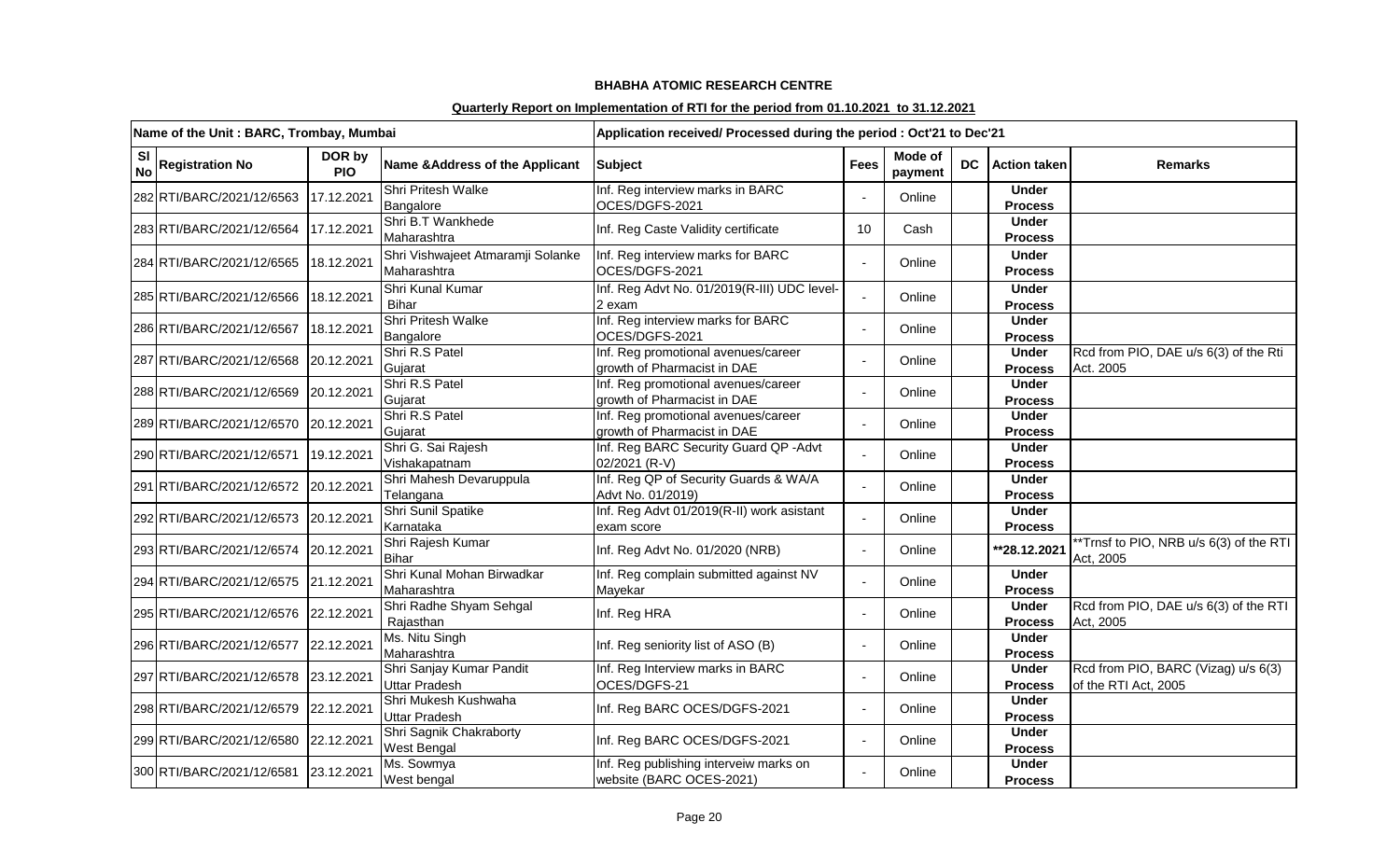|                        | Name of the Unit: BARC, Trombay, Mumbai |                      |                                                   | Application received/ Processed during the period : Oct'21 to Dec'21 |             |                    |           |                                |                                                                            |
|------------------------|-----------------------------------------|----------------------|---------------------------------------------------|----------------------------------------------------------------------|-------------|--------------------|-----------|--------------------------------|----------------------------------------------------------------------------|
| <b>SI</b><br><b>No</b> | <b>Registration No</b>                  | DOR by<br><b>PIO</b> | Name & Address of the Applicant                   | <b>Subject</b>                                                       | <b>Fees</b> | Mode of<br>payment | <b>DC</b> | <b>Action taken</b>            | <b>Remarks</b>                                                             |
|                        | 301 RTI/BARC/2021/12/6582               | 23.12.2021           | Ms. Sowmya<br>West Bengal                         | Inf. Reg publishing interveiw marks on<br>website (BARC OCES-2021)   |             | Online             |           | <b>Under</b><br><b>Process</b> |                                                                            |
|                        | 302 RTI/BARC/2021/12/6583               | 23.12.2021           | Shri Abhinay Tiwari<br><b>Uttar Pradesh</b>       | Inf. Reg BARC OCES/DGFS-2021 marks<br>and next advertisment          |             | Online             |           | <b>Under</b><br><b>Process</b> |                                                                            |
|                        | 303 RTI/BARC/2021/12/6584               | 24.12.2021           | Shri Bishal Sah<br>West bengal                    | Inf. Reg Interview marks & cut-off for BARC<br>OCES/DGFS-2021        |             | Online             |           | <b>Under</b><br><b>Process</b> |                                                                            |
|                        | 304 RTI/BARC/2021/12/6585               | 25.12.2021           | Shri Soumen Dey<br>Hyderabad                      | Inf. Reg interview marks for BARC<br>OCES/DGFS-2021                  |             | Online             |           | <b>Under</b><br><b>Process</b> |                                                                            |
|                        | 305 RTI/BARC/2021/12/6586               | 25.12.2021           | Shri Subham Kumar Singh<br>Gujarat                | Inf. Reg interview marks & cut-off marks for<br>OCES/DGFS-2021       |             | Online             |           | <b>Under</b><br><b>Process</b> |                                                                            |
|                        | 306 RTI/BARC/2021/12/6587               | 25.12.2021           | Shri Soumik Mandal<br>Odisha                      | Inf. Reg BARC OCES/DGFS-2021                                         |             | Online             |           | <b>Under</b><br><b>Process</b> |                                                                            |
|                        | 307 RTI/BARC/2021/12/6588               | 25.12.2021           | Shri SK Imitaz Ahmad,<br>West Bengal              | Inf. Reg eligibility for OCES (Bio-Science)                          |             | Online             |           | <b>Under</b><br><b>Process</b> |                                                                            |
|                        | 308 RTI/BARC/2021/12/6589               | 26.12.2021           | Shri Aman Singh<br><b>Uttar Pradesh</b>           | Inf. Reg BARC Mysuru Advt                                            |             | Online             |           | **29.12.2021                   | **Trnsf to PIO, RMP (Mysuru) u/s 6(3)<br>of the RTI Act, 2005              |
|                        | 309 RTI/BARC/2021/12/6590               | 26.12.2021           | Shri Yeadla Naveen<br>Andhra Pradesh              | Inf. Reg OCES/DGFS-2021                                              |             | Online             |           | <b>Under</b><br><b>Process</b> |                                                                            |
|                        | 310 RTI/BARC/2021/12/6591               | 26.12.2021           | Shri Abhijith J.Kumar<br>Kerala                   | Inf. Reg Interview marks for BARC<br>OCES/DGFS-2021                  |             | Online             |           | <b>Under</b><br><b>Process</b> |                                                                            |
|                        | 311 RTI/BARC/2021/12/6592               | 27.12.2021           | Shri Naurangi Bishnoi<br><b>Delhi</b>             | Inf. Reg Stenographer exam in 2019                                   |             | Online             |           | <b>Under</b><br><b>Process</b> | Rcvd from Department of<br>High.Education u/s 6(3) of the RTI Act,<br>2005 |
|                        | 312 RTI/BARC/2021/12/6593               | 26.12.2021           | Ms. Shivani Gupta<br>Haryana                      | Inf. Reg interview marks for BARC OCES-<br>2021                      |             | Online             |           | <b>Under</b><br><b>Process</b> |                                                                            |
|                        | 313 RTI/BARC/2021/12/6594               | 26.12.2021           | Shri Parvez Alam<br>Uttar Pradesh                 | Inf. Reg Advt. 01/2020 (NRB)                                         |             | Online             |           | **30.12.2021                   | **Trnsf to PIO, NRB, Mumbai u/s 6(3)<br>of the RTI Act, 2005               |
|                        | 314 RTI/BARC/2021/12/6595               | 27.12.2021           | Shri Aditya Kumar Divedi<br><b>Uttar Pradesh</b>  | Inf. Reg interview marks for BARC OCES-<br>2021                      |             | Online             |           | <b>Under</b><br><b>Process</b> |                                                                            |
|                        | 315 RTI/BARC/2021/12/6596               | 27.12.2021           | Shri Raj Agarwal<br>Madhya Pradesh                | Inf. Reg UDC exam conducted in Sept-<br>2021                         |             | Online             |           | <b>Under</b><br><b>Process</b> |                                                                            |
|                        | 316 RTI/BARC/2021/12/6597               | 27.12.2021           | Shri D.Sanjay Kumar<br>Tamil Nadu                 | Inf. Reg Promotion norms & APAR<br>gradings                          |             | Online             |           | <b>Under</b><br><b>Process</b> |                                                                            |
|                        | 317 RTI/BARC/2021/12/6598 28.12.2021    |                      | Shri Praful Mani Tripathi<br><b>Uttar Pradesh</b> | Inf. Reg HWB Advertisment                                            |             | Online             |           | **31.12.2021                   | **Trnsf to PIO, HWB u/s 6(3) of the RTI<br>Act, 2005                       |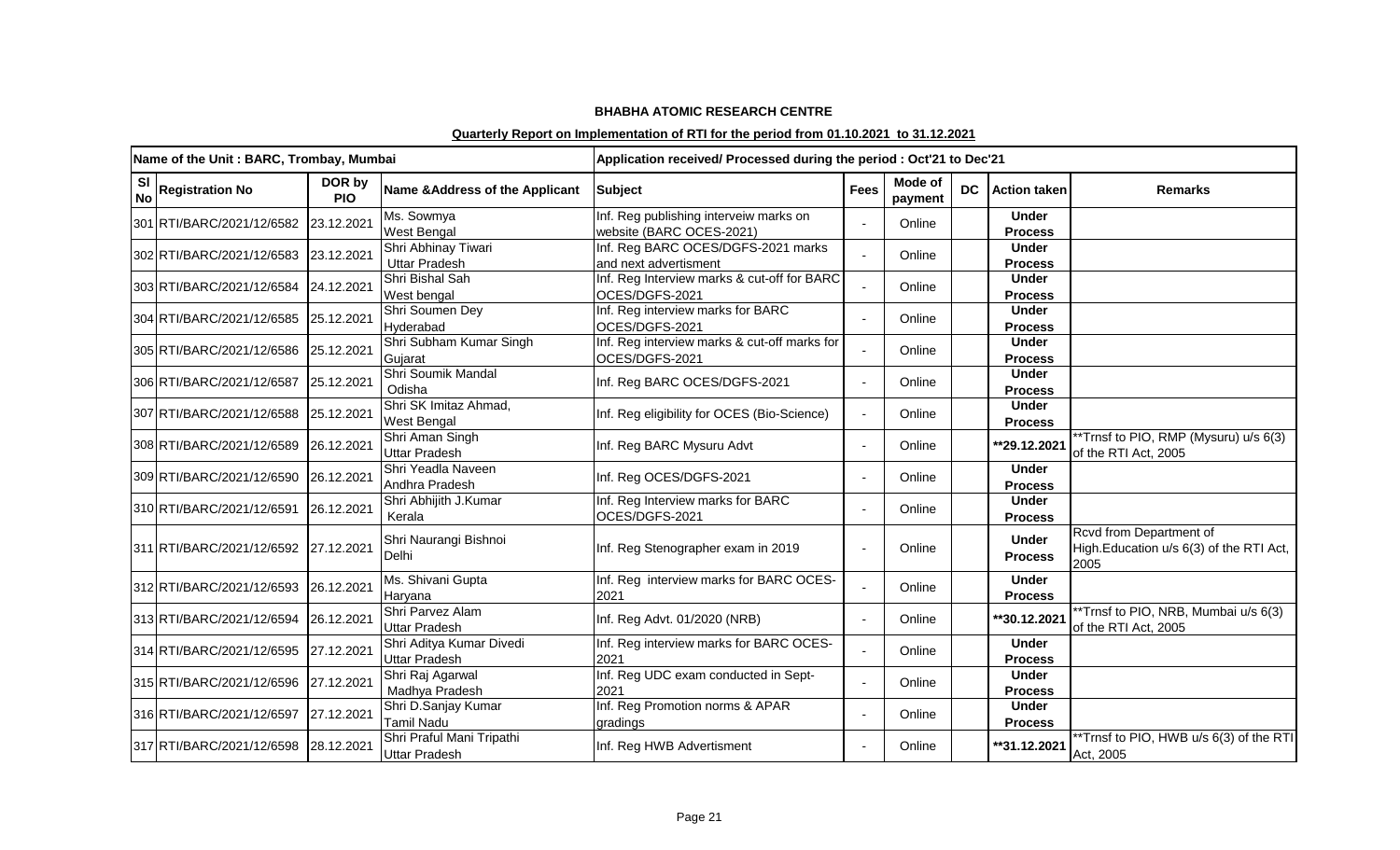|                   | Name of the Unit: BARC, Trombay, Mumbai |                      |                                                                                                             | Application received/ Processed during the period : Oct'21 to Dec'21 |             |                    |    |                                |                                                               |
|-------------------|-----------------------------------------|----------------------|-------------------------------------------------------------------------------------------------------------|----------------------------------------------------------------------|-------------|--------------------|----|--------------------------------|---------------------------------------------------------------|
| SI I<br><b>No</b> | <b>Registration No</b>                  | DOR by<br><b>PIO</b> | Name & Address of the Applicant                                                                             | <b>Subject</b>                                                       | <b>Fees</b> | Mode of<br>payment | DC | <b>Action taken</b>            | <b>Remarks</b>                                                |
|                   | 318 RTI/BARC/2021/12/6599 28.12.2021    |                      | Shri Ayush Singh<br><b>Uttar Pradesh</b>                                                                    | Inf. Reg interview marks in BARC OCES-<br>2021                       |             | Online             |    | <b>Under</b><br><b>Process</b> |                                                               |
|                   | 319 RTI/BARC/2021/12/6600 29.12.2021    |                      | Shri Shubham Payra<br>Kolkatta                                                                              | Inf. Reg BARC OCES-2021 interview<br>marks                           |             | Online             |    | <b>Under</b><br><b>Process</b> | Rcd from PIO, BARC (Tarapur) u/s 6(3)<br>of the RTI Act, 2005 |
|                   | 320 RTI/BARC/2021/12/6601               | 29.12.2021           | Shri Gaurav Kumar<br>West bengal                                                                            | Inf. Reg Advt No. 01/2020 (NRB)                                      |             | Online             |    | Under<br><b>Process</b>        |                                                               |
|                   |                                         |                      | 321 RTI/BARC/2021/12/6602 30.12.2021 Shri Chaitanya Gopalpuram, chennai Inf.reg cut-off score for OCES-2021 |                                                                      |             | Online             |    | Under<br><b>Process</b>        |                                                               |
|                   | 322 RTI/BARC/2021/12/6603 30.12.2021    |                      | Shri Pradeep Kumar Prajapati<br>Rajasthan                                                                   | Inf. Reg Advt No. 01/2021(R-I)                                       |             | Online             |    | <b>Under</b><br><b>Process</b> |                                                               |
|                   | 323 RTI/BARC/2021/12/6604 31.12.2021    |                      | Shri Sabbavarapu Sai Ganesh<br>Andhra Pradesh                                                               | Inf. Reg interview marks 7 cut-off marks for<br><b>OCES-2021</b>     |             | Online             |    | Under<br><b>Process</b>        |                                                               |
|                   | 324 RTI/BARC/2021/12/6605 31.12.2021    |                      | Shri Atul Tiwari<br>Madhya Pradesh                                                                          | Inf. Reg BARC OCES/DGFS-2021                                         |             | Online             |    | Under<br><b>Process</b>        |                                                               |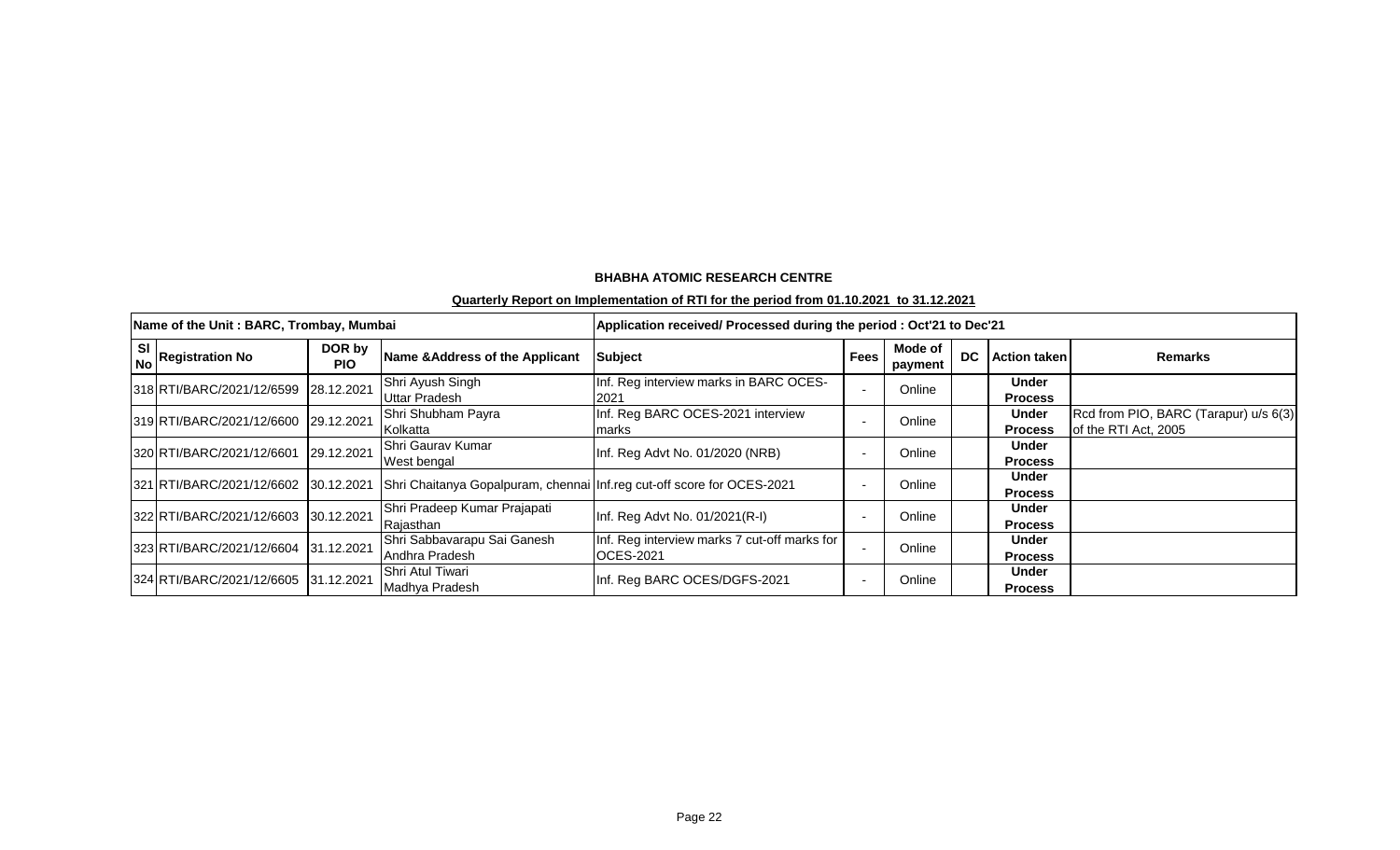# **FIRST APPEAL**

| <b>SI</b><br>No | <b>Registration No</b>     | DOR by<br><b>PIO</b> | Name & Address of the<br><b>Applicant</b>         | <b>Subject</b>                                                                    | <b>Action taken</b> | <b>Disposal of Appeal</b>                                   | <b>Remarks</b>                                                         |
|-----------------|----------------------------|----------------------|---------------------------------------------------|-----------------------------------------------------------------------------------|---------------------|-------------------------------------------------------------|------------------------------------------------------------------------|
|                 | RTI/BARC/2021/07/6159      | 30.07.202            | Shri Vithoba M Kankhar,<br>Maharashtra.           | Inf. W.r.t. Advt. No. 2/2019(R-II) for<br>ASO exam                                | *25.08.2021         | Appeal received on 02.09.2021<br>Disposed off on 04.10.2021 |                                                                        |
| $\overline{2}$  | RTI/BARC/2021/08/6181      | 07.08.2021           | Shri Vishal Varma<br>Madhya Pradesh               | Inf. Reg ASO advertisment (No.<br>02/2019-R-II)                                   | 02.09.2021          | Appeal received on 02.09.2021<br>Disposed off on 04.10.2021 |                                                                        |
| 3               | RTI/BARC/2021/08/6173      | 04.08.2021           | Shri Manish Sudarshan Tandon,<br>Madhya Pradesh.  | Inf. W.r.t. Advt. No. 2/2019(R-II) for<br>ASO exam                                | 31.08.2021          | Appeal received on 08.09.2021<br>Disposed off on 07.10.2021 |                                                                        |
| 4               | RTI/BARC/2021/08/6185      | 09.08.2021           | Shri Yash Arun Koli, Maharashtra. Inf. W.r.t land |                                                                                   | 31.08.2021          | Appeal received on 13.09.2021<br>Disposed off on 26.10.2021 |                                                                        |
| 5               | RTI/BARC/2021/08/6171      | 03.08.2021           | Shri Satyendra Yadav, Madhya<br>Pradesh.          | Inf. W.r.t. Advt. No. 2/2019(R-II) for<br>ASO exam                                | 31.08.2021          | Appeal received on 16.09.2021<br>Disposed off on 26.10.2021 |                                                                        |
| 6               | RTI/BARC/2021/08/6235      | 23.08.2021           | Shri Sanjiban De<br>Maharashtra                   | Inf. Reg display of Election result-2021<br>of Hindi Vigyan Sahitya Parishad      | 17.09.2021          | Appeal received on 17.09.2021<br>Disposed off on 06.10.2021 |                                                                        |
|                 | RTI/BARC/2021/08/6236      | 23.08.2021           | Shri Sanjiban De<br>Maharashtra                   | Inf. Reg display of Election result-2021<br>of Hindi Vigyan Sahitya Parishad      | 17.09.2021          | Appeal received on 17.09.2021<br>Disposed off on 06.10.2021 |                                                                        |
| 8               | RTI/BARC/2021/08/6238      | 24.08.2021           | Shri Sanjiban De<br>Maharashtra                   | Inf. Reg display of Election result-2021<br>of Hindi Vigyan Sahitya Parishad      | 17.09.2021          | Appeal received on 17.09.2021<br>Disposed off on 06.10.2021 |                                                                        |
| 9               | RTI/BARC/2021/08/6189      | 11.08.2021           | Shri Yogendra Singh Mahaur<br>Madhya Pradesh      | Inf. Reg written examination of ASO (A)<br>(Advt No. 2/2019(R-II)                 | 03.09.2021          | Appeal received on 23.09.2021<br>Disposed off on 20.10.2021 |                                                                        |
|                 | 10 RTI/BARC/2021/08/6244   | 26.08.2021           |                                                   | Shri Pankaj Kumar, Uttar Pradesh   Inf. Reg Promotion norms of SO/G,<br>SO/H & H+ | 23.09.2021          | Appeal received on 23.09.2021<br>Disposed off on 26.10.2021 |                                                                        |
|                 | 11   RTI/BARC/2021/08/6258 | 30.08.2021           | Shri Shivam Kumar Gour<br>Madhya Pradesh          | Inf. Reg Advt 01/2019(R-2)                                                        | 20.09.2021          | Appeal received on 25.09.2021<br>Disposed off on 18.10.2021 |                                                                        |
|                 | 12 RTI/BARC/2021/08/6183   | 09.08.2021           | Shri Rishabh Sharma<br>Rajasthan                  | Inf. Reg ASO advertisment (No.<br>02/2019-R-II)                                   | 02.09.2021          | Appeal received on 28.09.2021<br>Disposed off on 08.11.2021 |                                                                        |
|                 | 13   RTI/BARC/2021/08/6169 | 02.08.2021           | Shri G Manohar, Karnataka.                        | Inf. W.r.t. Advt. No. 2/2019(R-II) for<br>ASO exam                                | 31.08.2021          | Appeal received on 30.09.2021<br>Disposed off on 10.11.2021 | Inf. Provided as per<br>directions of Appellate<br>Order on 22.11.2021 |
|                 | 14 RTI/BARC/2021/09/6278   |                      | 11.09.2021 Shri Dhananjay Pathak, Delhi           | Inf. Reg Advt No. 01/2019 (R-III) for the<br>post of UDC                          | 05.10.2021          | Appeal received on 16.10.2021<br>Disposed off on 15.11.2021 |                                                                        |